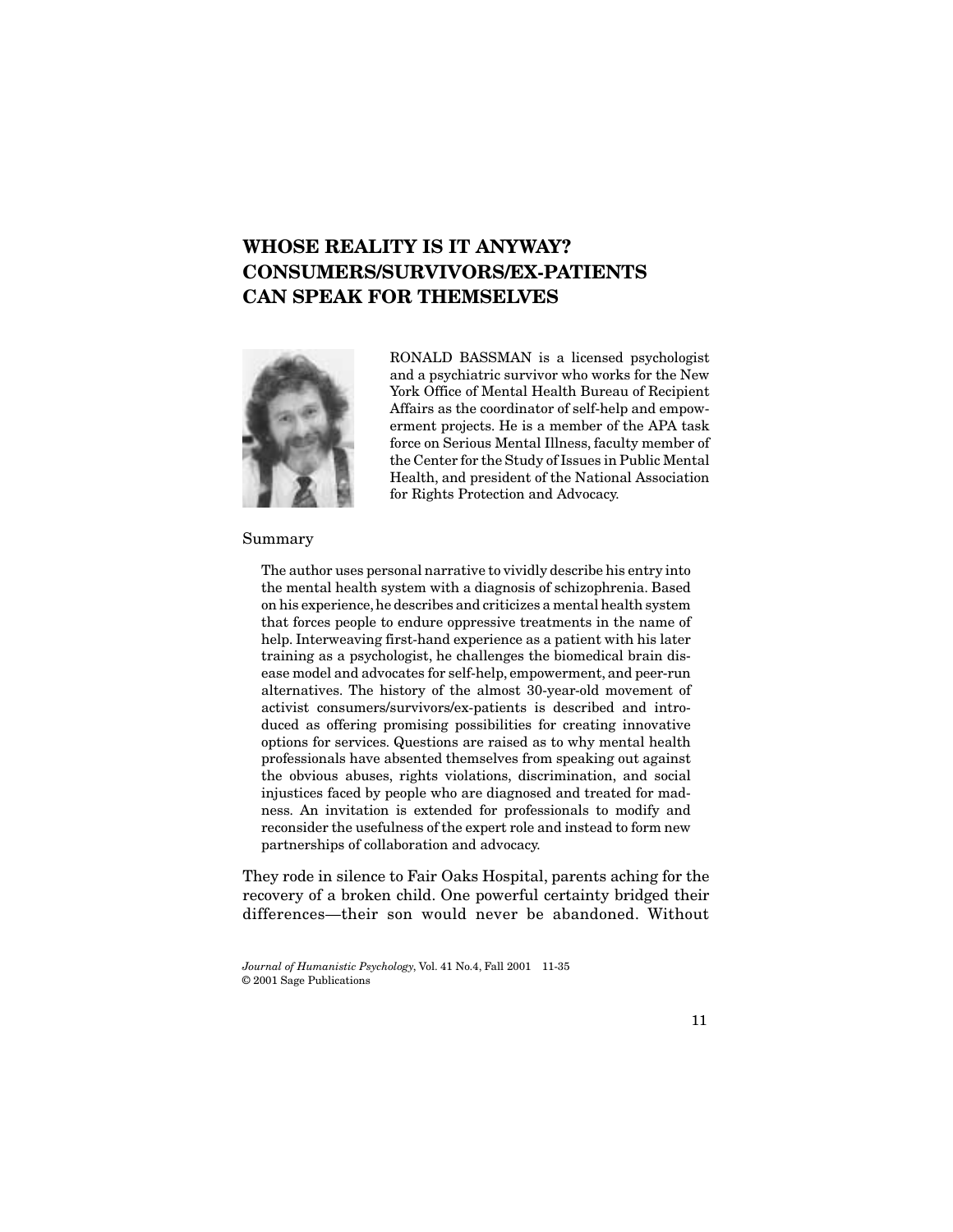knowing who was enemy or ally, a deadly threat propelled them on their mission.

Determined, unyielding tenacity was their strength. She was anxious, frightened, but above all, angry and intolerant of her own ignorance. He was unexpressive, appreciative of the control driving afforded. The car was his domain; the children hers. The unity mobilized by crisis muted years of quarreling. She would soon be asked to let down the walls of privacy that insulated and protected her family. The traditions and history of many generations made it impossible to trust the dreaded authorities. But the new danger required the summoning of strength from the deepest of human wells ...a mother's resolve. Father would remain impassive; a lifetime of inaction would not be transcended. With an odd mixture of resignation and hope, they looked to the doctor for answers.

"What's wrong with him?" my parents pleaded. "He's always been a good boy. When will he get better? What should we do? How did this happen? Whose fault is it?"

The questions were for the doctor, but later would be asked of God. A broken foot was for the doctor, but a broken boy, who is to treat such a sickness? Their generation had witnessed the medical miracles of modern science. They regarded the doctor with reverence. Indeed, the doctor was royalty.

The doctor asked endless probing questions. She wished she could explain in Yiddish, but the doctor was a gentile; he would not understand her family regardless of the language. She forced herself to try—his guidance was desperately needed. The immigrant's dilemma, the inability to communicate in English, was for her always a source of pain and humiliation. She never forgave herself for her lack of education. Her husband's understanding of English could not compensate for his lack of knowledge about his children's lives. All he could do was help his wife understand the doctor's questions. As always, she would make the decisions. His typical response to crisis was activated; defenses went up as he distanced himself from the outside world.

"He is a very sick boy," the doctor declared. "You must authorize us to treat him in the way we know best; otherwise he could be in a mental hospital for the rest of his life. You have to follow our instructions and leave him to us or we won't be able to help him."

Alone and isolated, I in the locked seclusion room, mom and dad trying to deal with the mystifying loss of a once promising son, we could have been worlds apart, but we were just in adjoining build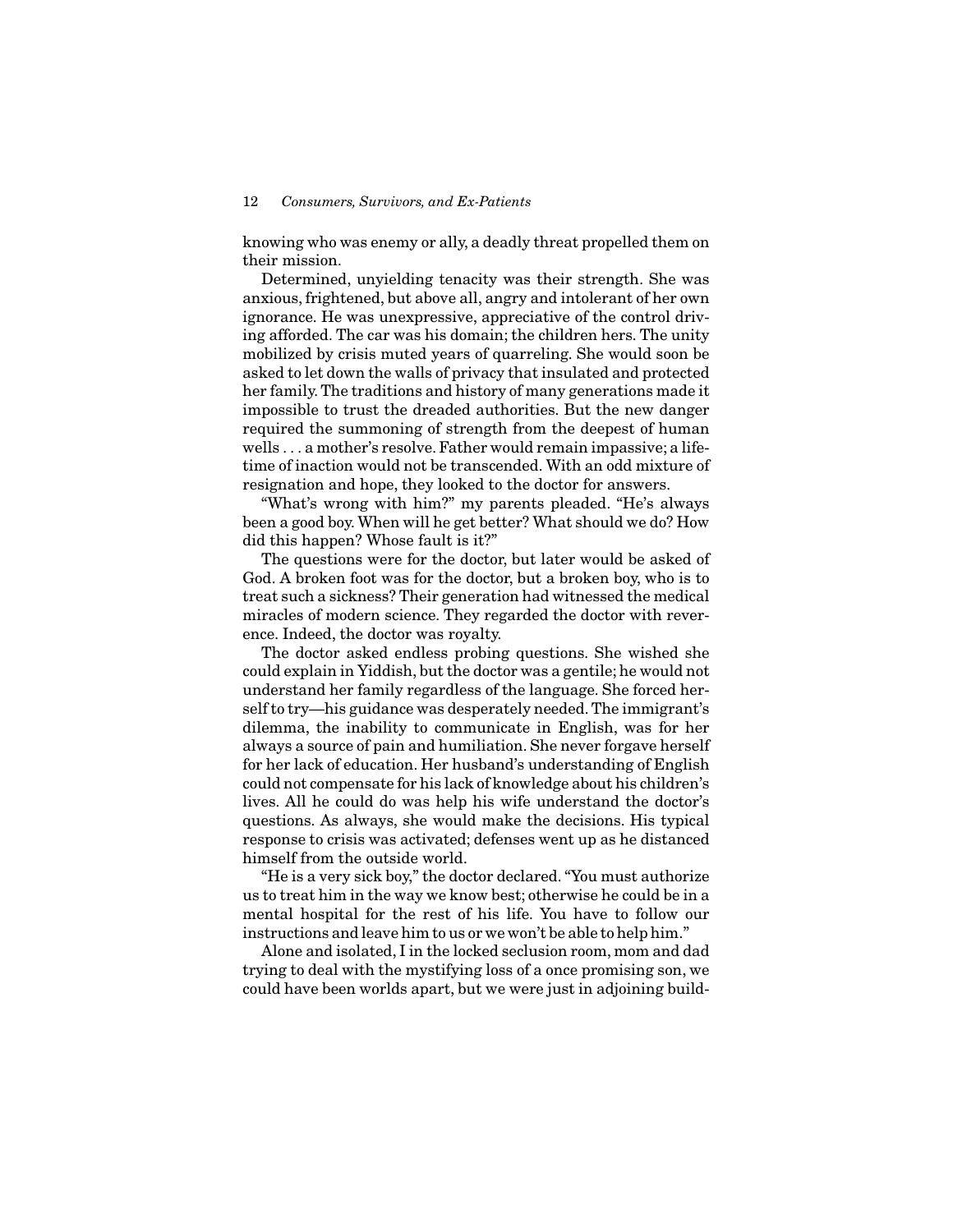ings facing our shared helplessness from different angles. Locked in that room, my family and I lost my 23rd birthday.

I cried out, "Help me, let me out of here. You . . . over here, come here. I'm in here . . . can't you see me. You . . . stop, don't go. Just talk to me, tell me where I am. Come back. Open the door. Someone do something. I don't belong here, I didn't do anything. Somebody made a mistake. Is anybody out there? Please."

*I have to figure out why I'm locked in this room.What am I being punished for? I don't feel good. I don't feel right, I can't think straight. Why won't anyone talk to me? God . . . I'm naked . . . my clothes, where are my clothes? I've got to do something. Are they watching me? Maybe it's a test. I can't stand it in here. I need space to walk, to breathe. I'm suffocating in here . . . I'm going to die if I don't get out of this room. I can't yell anymore, my throat's too dry and sore. I can't just wait. They want me to yell. It's a test. They're watching me to see what I'll do. They're trying to make me change. They won't change me. I won't give in*.

"Open this door. I demand my rights. You can't do this to me. I'll tear this room apart. . . . I'll get you. You can't do this to me. Is there anyone out there? You better listen. . . . I'll be good." *Please hear me*.

My belief in fairness was severely damaged during my first few months of confinement. Foolishly, I continued to demand rights that I believed I had,only to discover that I would pay dearly for my ignorance at playing the hospital game. My angry demand, "You can't do this to me," was met with increases of my medication and extended stays in the seclusion room. My anger, my resistance, my noncompliance were serious concerns to the staff. I was not responding quickly enough to my psychiatric cocktail mixes made up of large doses of Thorazine, Stelazine, and intimidation.

My introduction to my new treatment was announced by my mother. "The hospital gave you a complete physical examination . . . you're in perfect health." A too brief elated thought,*They're going to let me go home*. The hope flew away quickly when next my mother said, "The doctors are going to give you insulin treatments and that will make you better so you can come home." A series of 40 insulin coma treatments was supposed to kill the dreaded disease even if it also destroyed my memory and whatever else (spirit) dared to get in its path and fueled my belief that I was not sick.

At some point during that series of coma treatments I began answering the psychiatrist's questions in a more acceptable manner. My senses were dulled and my memory began to fail. I was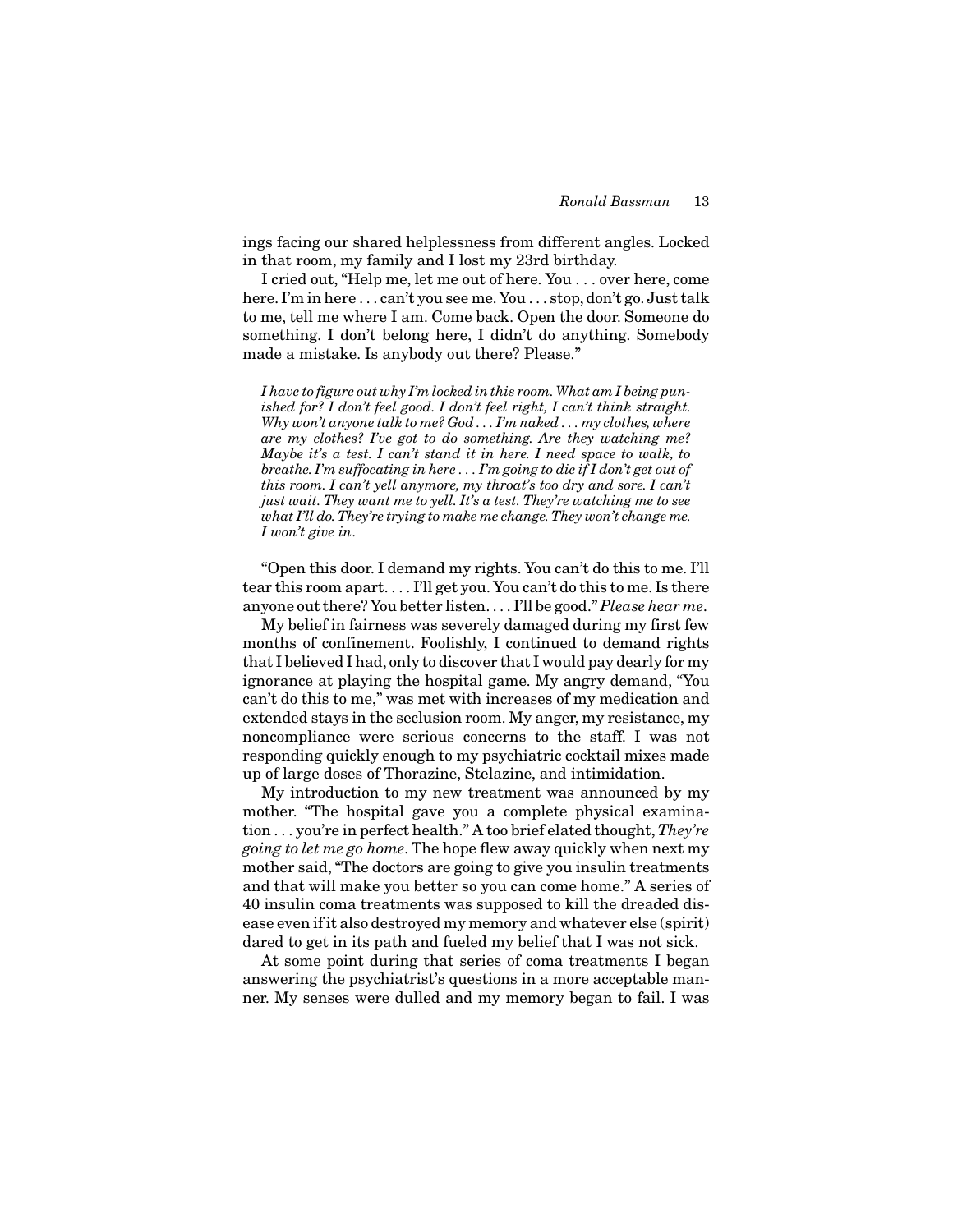becoming an automaton. They were impressed with my "progress." I became a good hospital patient and acquired privileges. Docile and trustworthy, I had an unlocked room and was permitted visitors.

My friends Elliott, Jack, and Julian were allowed to visit me for the first time. The three of them stood across from me in my room, and we tried to talk. They were as nervous and ill at ease as I. I couldn't think of anything to say. What could I say? We had no common experience to share. My reflexes and thinking were slowed down. I was embarrassed to be seen in my forlorn, defeated condition. My thoughts and feelings centered on pain, loss, and humiliation. They didn't take their coats off. I was probably relieved that their visit was short, but I did notice a small voice welling up inside of me. . . . *Please help me get out of here . . . take me with you . . . do something . . . don't you see they're killing me*.

I could not say it out loud. The game had become a part of me. Appearance was everything. I did not want them to know. I will not look desperate or crazy. I won't take the risk of being put back into seclusion or having the drugs increased or having my series of shock treatments extended. I will continue to be bland, apathetic, a threat to no one.

My friends left. Quickly, the sadness and hurt swept over me filling the emptiness inside and momentarily overpowering the deadening effects of the drugs. I could not block out the hurt; the tears came, but I made sure the staff did not see. Crying in public is inappropriate.

Months later I shuffled into the office, physically demonstrating the hospital's successful transformation of anger, fear, and defiance into apathetic compliance. Defeated and dejected, I was too weak to resist the psychiatrist's argument to my parents at my discharge meeting. His job was to convince us that I was an incurable "schizophrenic." I was 23 years old when that prosecuting doctor, serving also as judge and jury, sentenced me to a life of, at best, controlled madness. With the smug certainty of a bookie, the doctor told my family that my chances of making it without being hospitalized again were very slim. His medical orders were stated with an absolute authority that discouraged any challenge. Barely acknowledging my presence, he nodded toward me and declared, "Your son has to take medication for the rest of his life and must return to the hospital regularly for outpatient treatment. He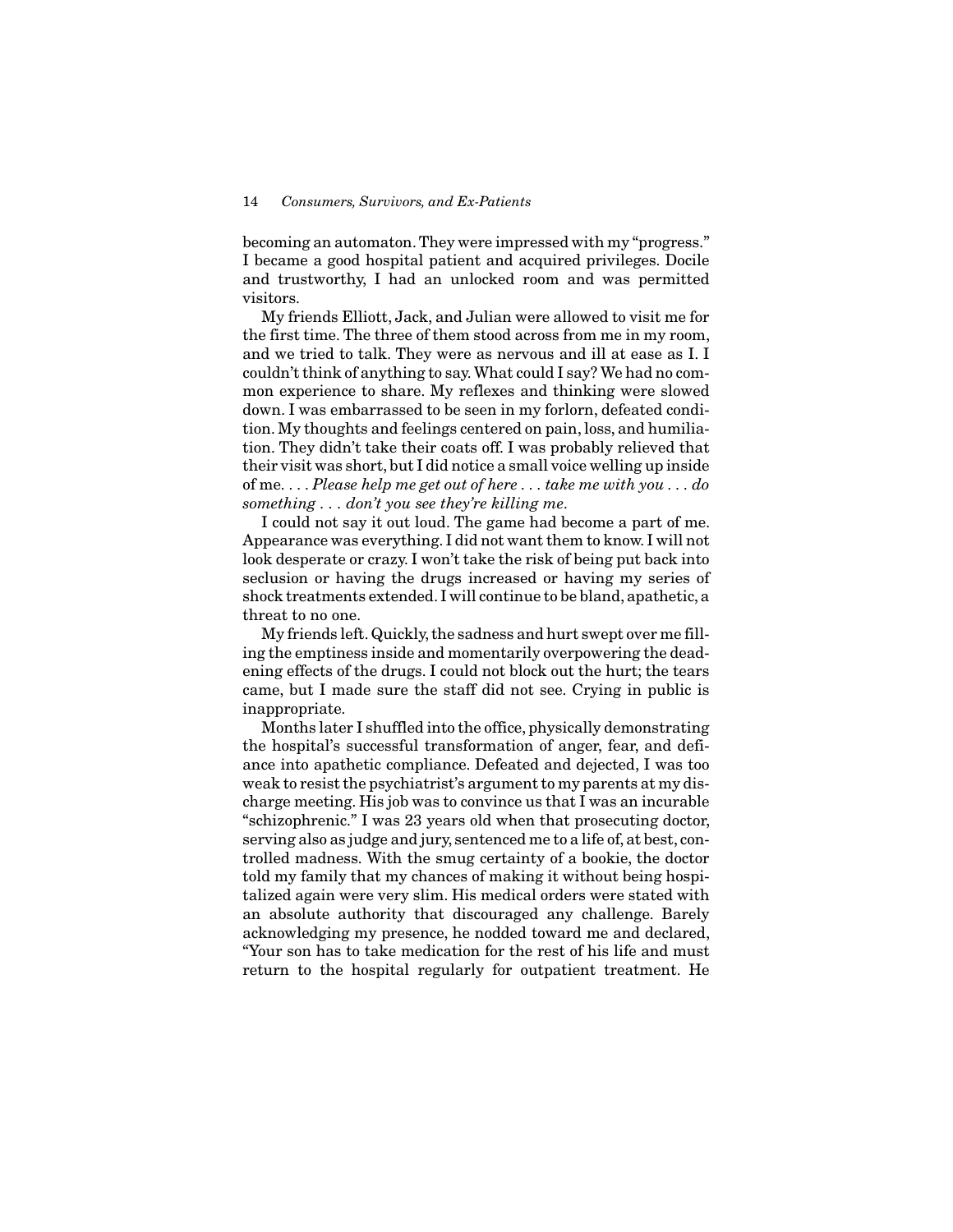should not see any of his old friends. If his behavior changes or he gets upset, let me know."

Innocence vanquished, the life I once knew was gone forever.

# A PLEA FOR HUMILITY: LOOKING AT THE IMMATERIAL DYNAMIC OF HEALTH

In ancient Persia the first healers were priests. Their practice was based on the principle that the devil had created 99,999 diseases that should be treated by a combination of magic and hygiene. They favored the use of spells on the grounds that although they might not cure the illness, they would not kill the patient—which was more than could be said for drugs and physical treatments (Durant, 1954). In the treatment of "mental illness," the credo *do no harm* has too easily been ignored.

Attempts to unlock the mysteries of the disordered mind and the belief in its centrality to the understanding of human experience have attracted, stimulated, and frustrated "great thinkers" throughout our recorded history. Today, modern medicine through its biochemical model of illness has ascended to the position of preeminent authority in the understanding, care, and treatment of "mental illness." With an absolute certainty that parallels papal infallibility, organized medicine has promoted unproven dogma as scientific fact. Diagnosed into being objects, imprisoned with or without walls, cut off from meaningful dialogue, the psychiatric consumer/survivor/ex-patient (c/s/x) must adapt to an otherconstructed, authority-blessed reality.

To attempt to understand what another feels, to be there with another is difficult even when one can rely on reference points drawn from similar experiences. But what of the attempts to be empathic with those who confuse or frighten us, where disorder and spontaneity give the appearance of random unpredictability? It is easier to attend to and be open to the experience of an *other* when the listener is told about the pain, rather then being right there with him while the psychic turbulence is being experienced.

What is crazy? Does it have an edge, an invisible boundary one steps over, or is it like falling off a mountain cliff? Falling onto the craggy ledges of the cliff may provide temporary porches of respite. Some may tumble into that black hole propelled by the pushes of seen and unseen forces from within and without. Those unlucky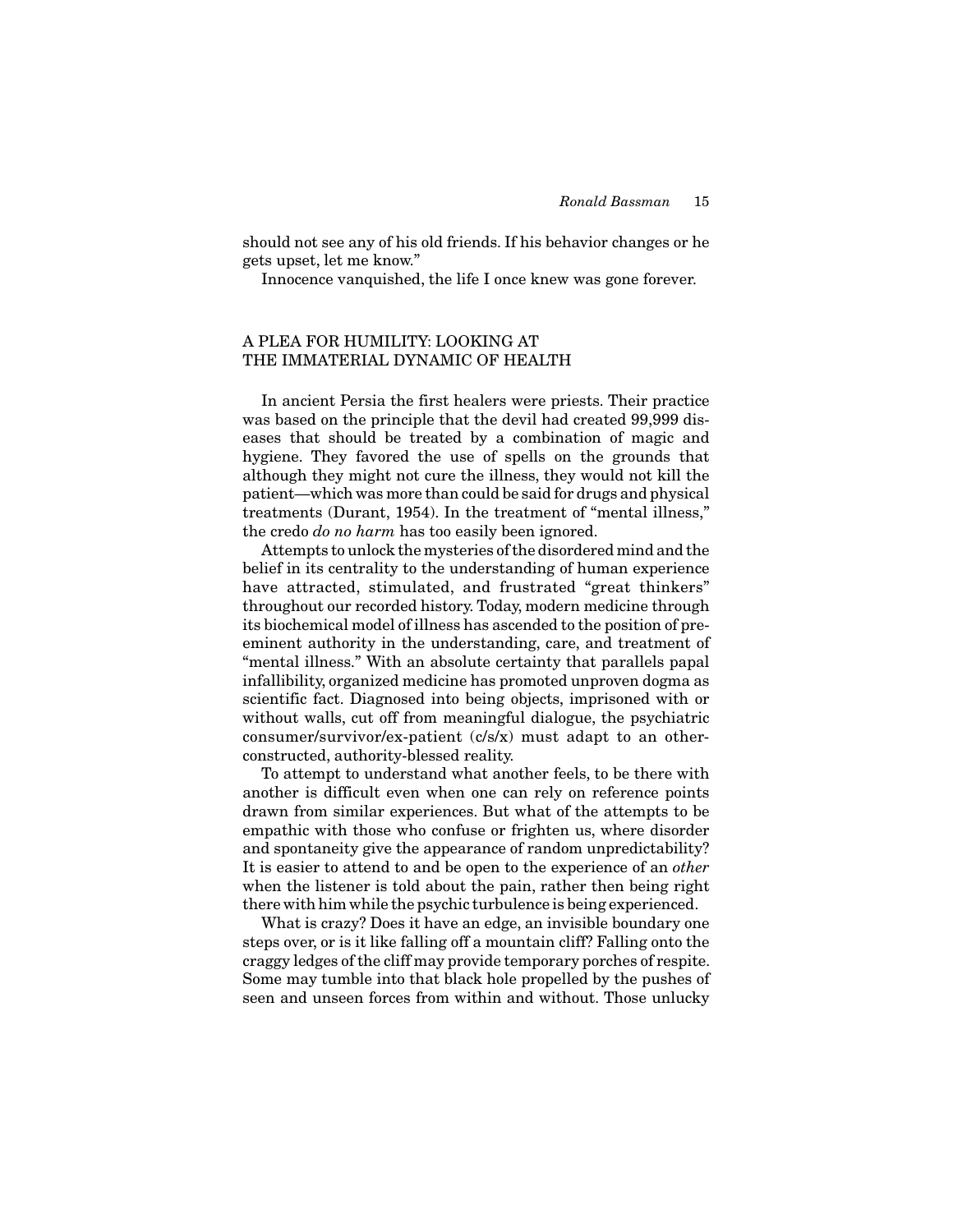enough to fall to the bottom suffer a hell that eludes description to all but the gifted artist. Once trapped, the slippery shiny sides of that imaginary yet real hole rebuff and taunt one's attempts at escape. Family, friends, and doctors drop ropes and ladders to offer their help, but absolute obedience is too steep a price for that assistance.Passion,drive,self-respect,and long-held dreams should not be regarded as excess baggage to be discarded before the ascent. And for some, the bottom of the hole is on paradoxically higher ground than the plane from which their stumble or leap originated. It is in the construction and articulation of the frame that the experience is positively or negatively defined.

Alone and surrounded by others, painful silence punctuated by unbearable noise, nothing is predictable. The confused darkness of dread, terror, and loneliness make night and day indistinguishable.Reality's laws have exploded.The self has disintegrated.All is possible. Nothing is doable. Yet, for those who are able to look into and see beyond their distorted reflections in the glistening, magical rock-solid walls of their mad confinement, hope can illuminate a vision of possibility for a better tomorrow (Bassman, 1999).

Drawing on my personal experience of madness and confirmed in conversations with many psychiatrically labeled people encountered in my work of the past 5 years, I have learned that some such people are in distress whereas others are not. Before people are officially labeled and treated for "schizophrenia" or "bipolar disorder," they are not necessarily suffering. People can and do enjoy an altered state in which mysteries, freedom, and transformative possibilities beckon. Gammill (1986) saw beyond some of the inaccurate theorizing and depictions of people "suffering" from "schizophrenia" as weak-willed and unable to take responsibility, and observed instead that there was a great deal of self-direction operating. However, postulating that the "preschizophrenic" made choices is only partially true. Such fixed-state theories that postulate a "preschizophrenic" condition that later manifests itself in "schizophrenia" string together too many unproven assumptions, not the least of which is calling a way of being and behaving sick and naming it "schizophrenia." Beyond the *choice* of sickness or wellness, the individual makes many choices every day; some are automatic and habitual, whereas others contain a fully conscious awareness not often accessible to the chronically normal.

Carl Jung (1958), R. D. Laing (1968), and John Weir Perry (1974) described feats of courage and heroism associated with one's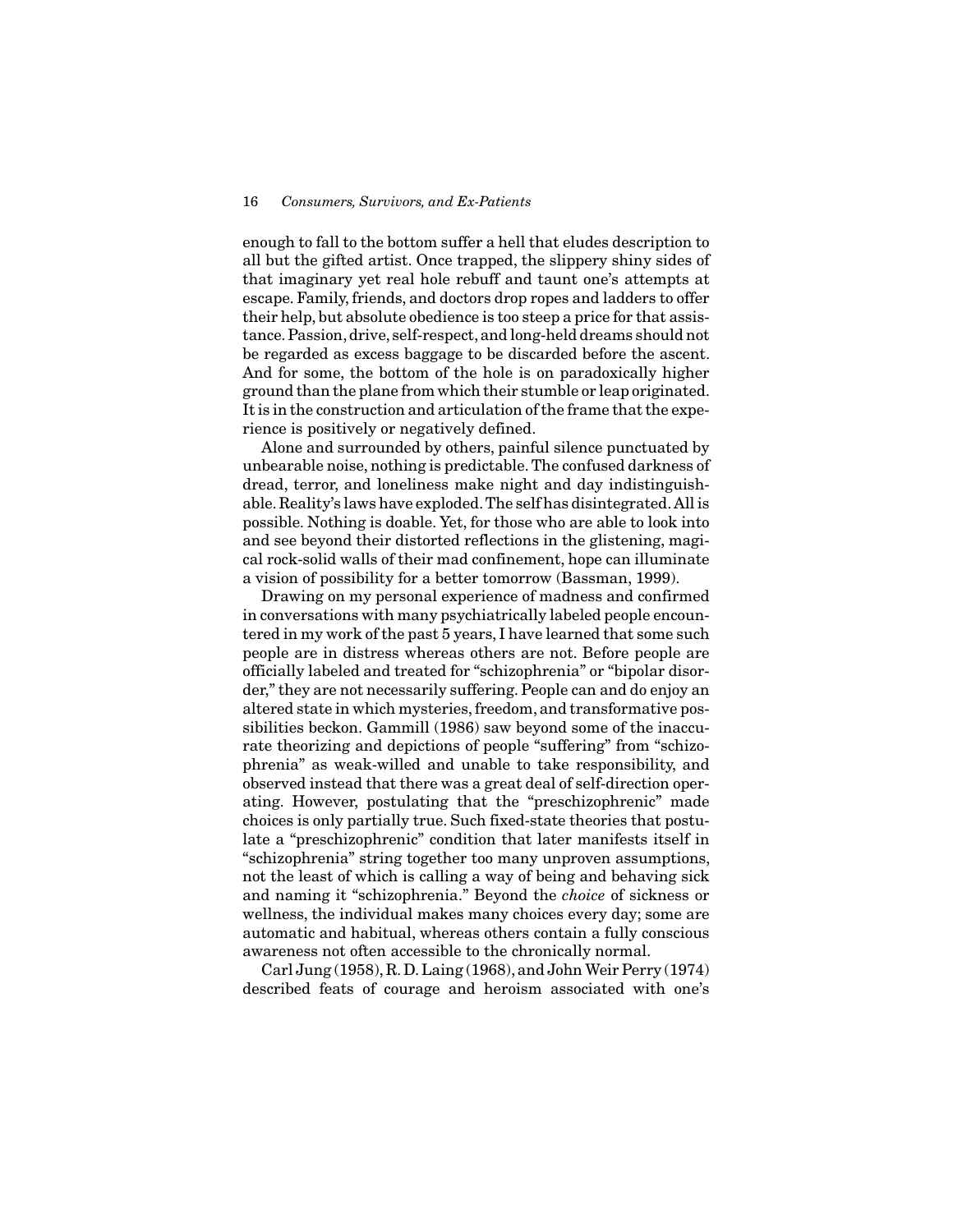descent into psychosis, and the struggles and necessary battles to survive and overcome. Yale University's John Strauss (1992), internationally renowned psychiatrist and expert on "schizophrenia," told how his perspective has changed over the years. Once an investigator engaged in the identification of psychopathology, he now attempts to see the whole person. Strauss spoke of the great courage he has seen displayed by people living under extreme stress in near impossible circumstances. Expressing embarrassment at what he called psychiatry's rubber gloves approach to people, Strauss compared the methods of the biographer, who studies and researches a subject for years, with the absolute diagnostic and predictive statements required of psychiatrists based only on a 20-minute mental status examination. The disrespect for one's life story demonstrated in diagnostic interviews too easily breeds expedient shortcuts that masquerade as help.

I am not suggesting that the travails associated with madness can be simply explained as the adventures of heroes engaged in mythical quests to find their identity. But I do believe that each person's journey into and out of their altered states is unique and charged with heroic possibilities. Our understanding of these quintessential human conditions is severely limited by a Western societal penchant for accepting too facile generalizations and labels that do more to obscure than describe.

*Magical thinking*, the attributing of causation to unrelated phenomenon with disregard for the evidence, does not distinguish psychopathology from eccentricity or gifted insight. Weeks and James (1996) wrote, "Objective cannot always be distinguished from subjective intuitions ....Thus under certain circumstances a person's grasp of reality may be made to feel false . . . . It has been said, uncharitably, that while neurotics construct castles in the air, psychotics live in them. This formula is not only unkind: it is wrong. It overlooks the essential role played by fantasy in human affairs" (p. 36).

Feeling or being different, whether one sees oneself as touched with a gift or suffering a curse, sets one moving on an uncharted course. Too easily, stress, life circumstances, temperament, and motivations can lead one to misconstrue meaning and misapply knowledge. With the combination of naivete and desperation, and lacking supportive and empathic anchors, one might easily aggrandize this gift/curse and twist it into an overgeneralizing, allpowerful escape that is needed to replace an undesired self and an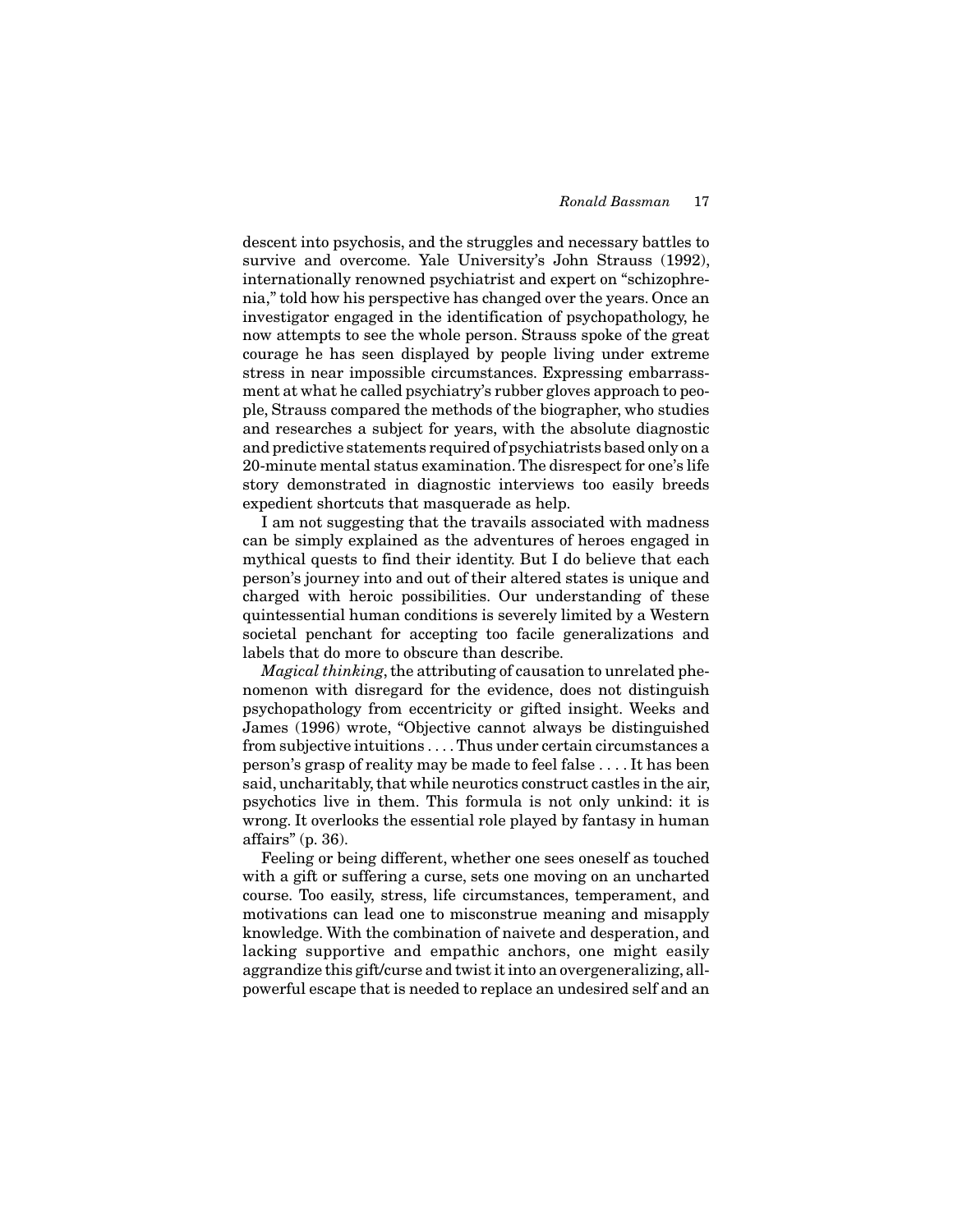accumulation of unsatisfactory life choices. In her article on the role of will in "schizophrenia," Hoover (1971) only glimpsed the extraordinary strength of will available when one's life is disengaged from habitual constraints. To those outside the process, what is primarily witnessed is a powerful oppositional resistance.

# IN QUEST OF BECOMING: CAN IT BE OTHER THAN A RISKY PERSONAL JOURNEY?

How do you react to being trapped? Do you permit the frustration and hopelessness to expand and permeate all parts of your being, to take over your whole life? Only 22, I would not or could not accept the inevitable conclusions that life events were pushing on me. I knew I had to change something. Earlier, searching for the keys to transformation, I had studied psychology to discover the secrets of change. At some juncture during that summer preceding my first bout with generic "madness," I glimpsed my doorway—*not caring* would set me free. In Thomas Merton's book, *The Seven Story Mountain* (1948), he wrote of his admiration for the peaceful freedom of the Trappist monks. Rather than excelling from standing out, the most successful monk is the one who best blends in and is never noticed. Merton wrote that the Trappist monk is free from the constraints of living in the projected imagination of others and thus having to submit always to their perceived judgments. That summer in 1966, I was dabbling in that principle of freedom, but I lacked the faith, knowledge, discipline, and commitment of the Trappists. I also lacked a community of support.

Once diagnosed and treated for a "major mental illness," your life's course is deeply affected by how you integrate that experience into your identity. The number of obstacles you need to overcome after you have been hospitalized and permanently labeled discourages the "recovered" from being open about their experiences and becoming role models who could inspire hope in others. Engaged in an all-consuming struggle to stay out of the hospital and survive, I distanced myself from my psychiatric history by becoming a member of the "hidden recovered." What I experienced before and during my hospitalization demanded a new way of understanding in order for me to reconstruct my self in a form other than mental patient.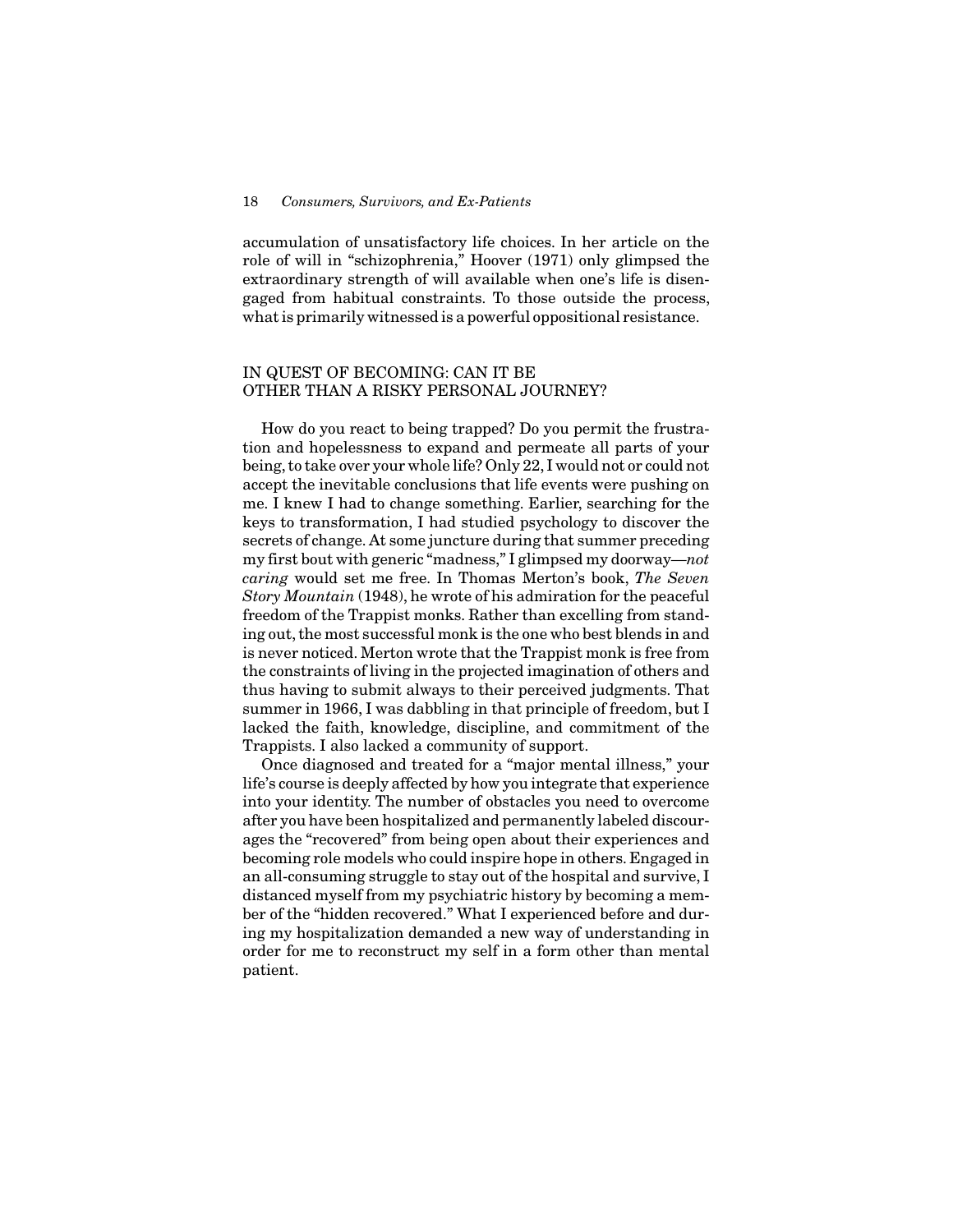My desperate search for answers in psychology books was a fruitless endeavor. In 1971, Barnes and Noble did not provide coffee-drinking comfortable reading rooms, nor did they have shelves overflowing with self-help and New Age books to explain the heretofore unfathomable with a plethora of alternative reality explanations for those who chose to be believers. Then, the few romantic alternatives I could find to the despairing medical predictions of a disease that would run a lifelong deteriorating course were the works of R. D. Laing, Harry Stack Sullivan, and William Reich, but they were at that time too difficult for me to comprehend and did not connect with my experience. Books like *I Never Promised You a Rose Garden* (Greenberg, 1964) made me long for a therapist with the caring warmth and incisive brilliance attributed to Frieda Fromm-Reichmann, but I knew that my answers would have to be found elsewhere. Then, I was too damaged to be verbal enough, or open enough, or interesting enough (having the requisite ego strength) to be a suitable candidate for such insight-driven therapy. At that same time, my search for answers from professional experts sidetracked me from participating in the beginning of a movement in New York and California that was intent on transforming the roles of mental patients by liberating them from "mentalism" (Chamberlin, 1990). The birthing and development of the consumer/survivor movement did not come to my attention until 20 more years had passed. However, I persevered in my quest to find meaning through education; I eventually returned to school and succeeded in fulfilling my long-held dream of becoming a licensed psychologist.

### THE C/S/X MOVEMENT

Today, having earned the "credentials" and respect of my professional colleagues and my c/s/x peers, I have the opportunity to speak out and advocate for those who have lost their voices. Too many of us have been made to accept the too strongly promoted, most current beliefs about "mental illness" with its pronouncements of lifetime disability and its associated demand to downsize one's dreams and aspirations. Others define realistic expectations for us as low stress jobs in the 4F fields: Filth, Filing, Food, and Fetching.Too many have learned to survive by becoming helplessly and hopelessly compliant. I join with my c/s/x peers in an expand-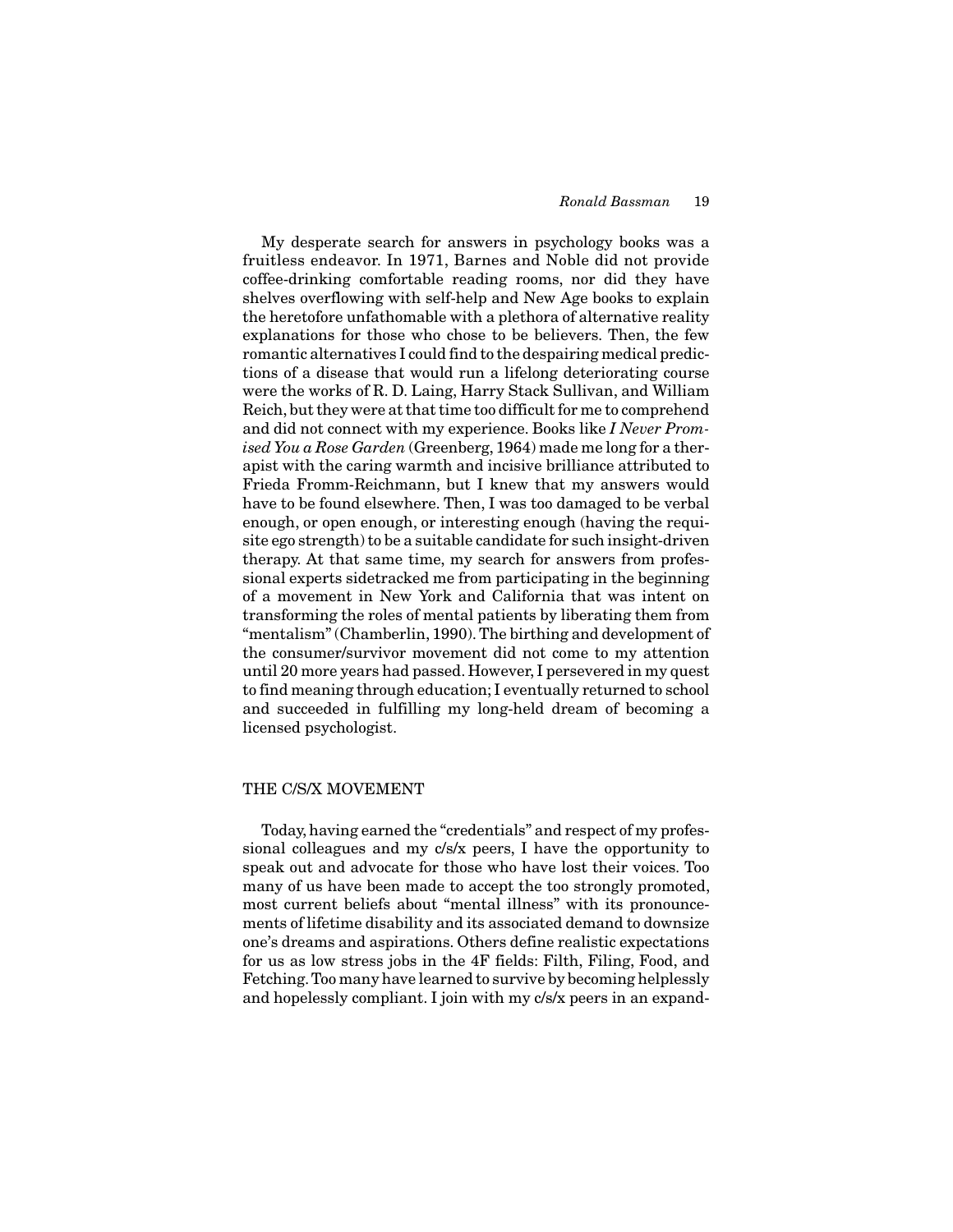ing social movement, a rights movement that has never before existed. Always in the past, mental health reform has been driven by the passion and leadership of a few special individuals, and when their time has passed, the reform and progress has ended. The hope now is that through the discovery of each other, the bonding and alliances, the once isolated closeted recovering, the recovered and transformed will find validation with others who have shared their experience of confusion, pain, and oppression. Having rediscovered the personal truths of their experience, they will no longer allow themselves to be defined by labels that deny their dignity and value as whole people with diverse strengths and weaknesses.

I had no exposure to the concept of a c/s/x movement in 1974 when I received my Ph.D. When I think about the development of that movement, it seems almost as if it or I traveled in parallel universes. Here I was feeling alone, different and continuously studying, searching and wondering if there was anyone out there who could understand or connect with my experience. At that very same time, some people who were lumped together as "mental patients" began rejecting the inevitability of passively accepting their powerless place in the world. After first co-opting their own pejorative labels (Insane Liberation Front, National Alliance of Psychiatric Survivors, Mental Patients Liberation Alliance) to draw attention to their new activism, these c/s/x activists used those same names to self-identify their relationship to the mental health system. The early names, "mental patient" and "client," were closely tied to the mental health system.The people who identified with names like "consumer" and "ex-patient" tended to be dissatisfied with existing mental health services but believed in the gradual reform of the system. They wanted more and better services that valued their participation. "Ex-inmate" and "psychiatric survivor" became the names favored by those who rejected the medical model of mental illness and its legal mandate to provide forced treatments. Regardless of where these new activists stood on the name continuum, they shared beliefs in the need to have their rights restored and protected (Bassman, 1997a). To be empowered and to advocate for user-controlled alternatives were common goals. For the psychiatric survivor as well as the consumer, the need for quality alternatives to forced treatment was a priority. No issue was more powerfully charged than *forced treatment*. The value of self-help begins with the free and noncoercive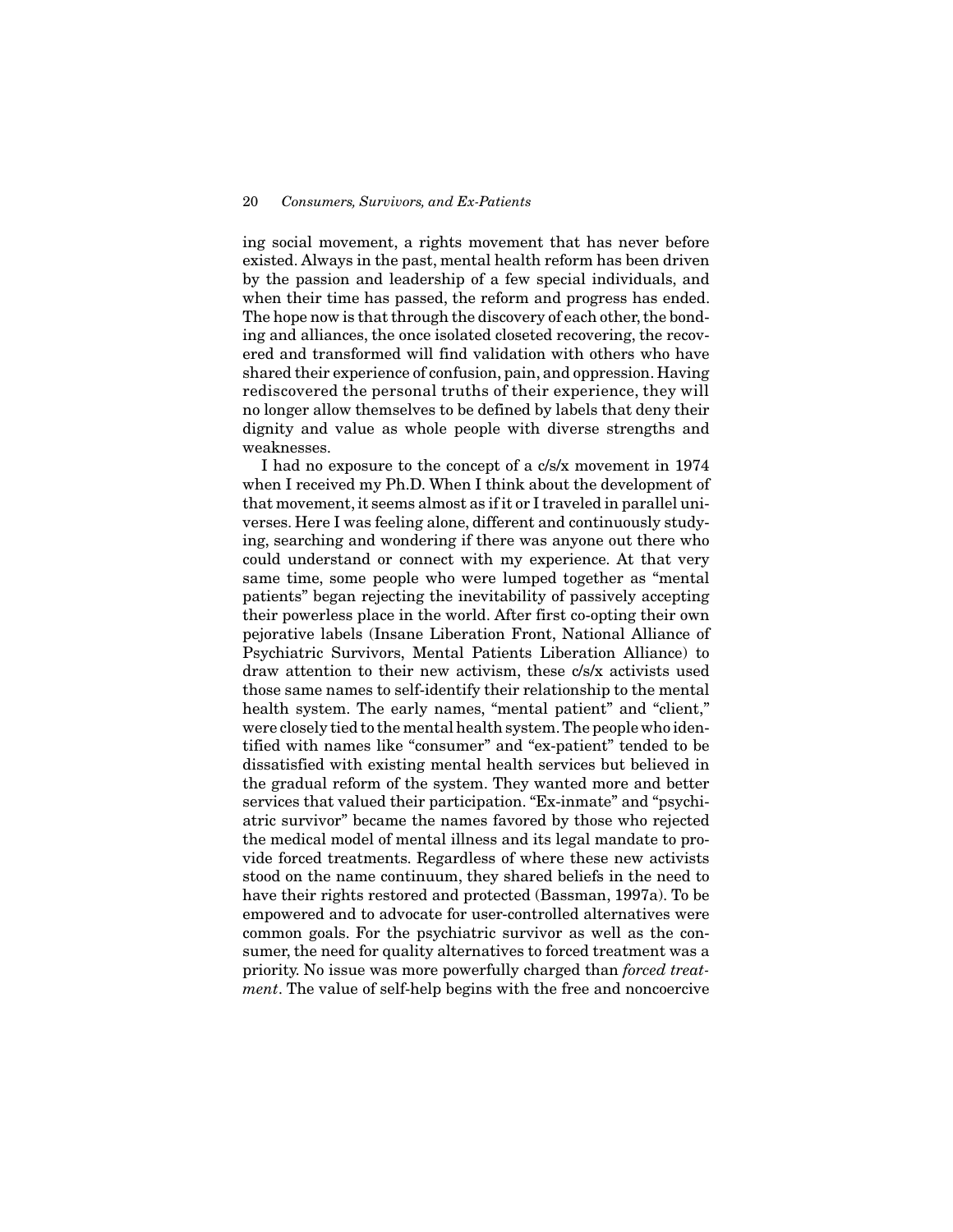choice exercised by participants. The denial of freedom in all its involuntary treatment forms cannot be overestimated in its implicit and explicit consequences (see Thomas Szasz's many critiques of psychiatry's reliance on force beginning in 1961 with *The Myth of Mental Illness: Foundations of a Theory of Personal Conduct*).

When you are no longer permitted to assume responsibility for your own health and actions, you are profoundly affected. Even those consumers who are grateful for what they construe as a lifesaving intervention face the prodigious task of disengaging from their journey down the narrow regimented circular path of passive dependency. Others, after having been forced into a hospital, avoid mental health treatment, preferring a homeless life on the streets.

# FORCED TREATMENT: AN OXYMORON

In a seminal research study supported by the California Department of Mental Health and conducted by c/s/x researchers, 55% of the people who had been involuntarily hospitalized reported that they would avoid treatment out of fear of involuntary commitment (Campbell & Schraiber, 1989). The authors reported that 93% of 234 clients felt that their human rights were violated. Among the freedoms taken away were the right to refuse treatment, the right to make choices, the right to have basic needs met outside of institutions, the freedom of self-determination, the freedom from incarceration with no crime committed, the right to refuse forced drugging and restraints, communication rights, the right to due process, and the right to be fully informed about the treatment and its side effects.

Attorney Susan Stefan (1994) questioned the validity of current conceptions of the term *involuntary*.Are you really voluntary when that status is dependent on your abdication of the right to refuse? And when you attempt to exercise your right to request discharge only to find that your status is changed from voluntary to involuntary, can you any longer ignore the truth about your confinement? Stefan cut through the "lie of voluntariness" and provided a more accurate look at the absence of choice in a mental hospital:

Imagine yourself in an institution. The people in power have complete authority to discharge you or keep you, to take away your so-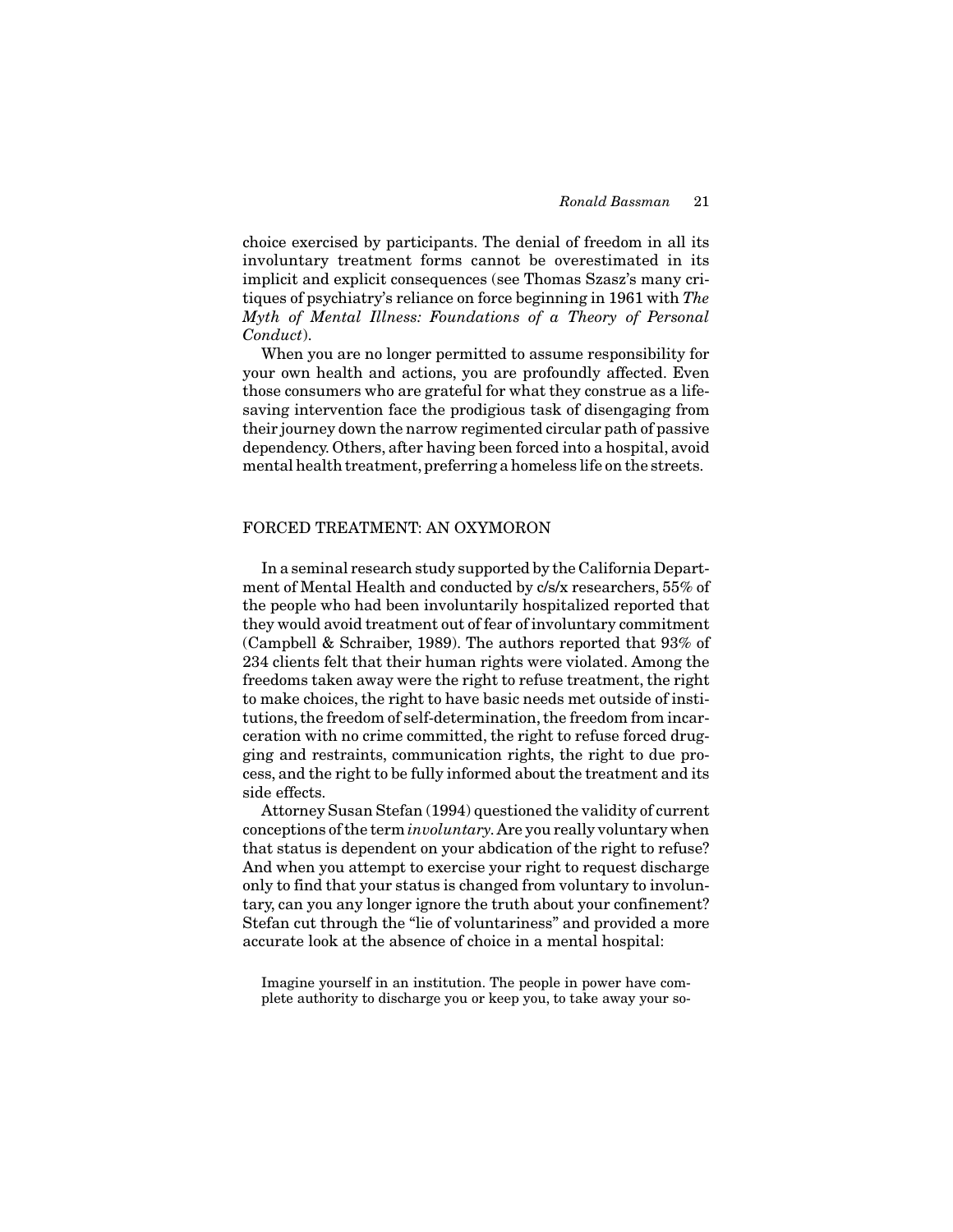called privileges—outdoor exercise, visitation, whatever; to put you in seclusion or even restraints if they interpret that your conduct requires it. Think of the courage it takes to say no, to object, to resist, in that situation. Now realize that under the law, everything that any institutionalized person does without objection is considered done voluntarily by the law. (p. 12)

When consumers/survivors talk about what helped them, they generally credit some person who believed in them, who respected them; someone who made a genuine person-to-person connection with them. Often cited as a barrier to recovery is the inability to trust that accompanies the loss of one's freedom of choice. Psychiatrist Loren Mosher (1994) lamented the gross irony attendant to the branch of medicine that is supposed to be the most expert in the use of the patient-doctor relationship:

Psychiatry's current biologic Zeitgeist supports the position that it is not possible to have a therapeutic relationship with a person with a "diseased brain"; hence, coercion is justified. This rationalization flies in the face of decades of clinical experience and research indicating that while often more difficult, it is usually possible to establish a collaborative relationship with even the most disturbed and disturbing persons. When this is not possible, it is usually the result of multiple experiences of betrayed trust, which are then reinforced by involuntary hospitalization. It is very difficult to trust doctors who cannot only behave like cops, but also deny to themselves that is what they are doing. (p. 261)

There is a cruel joke well-known to consumers/survivors: You are put in a mental hospital for acting like you are crazy, but once you are in the hospital, you are punished if you do not act normal in an environment that is abnormal. For many, their first excursion into the world of psychiatric illness was made with an expectation to find help and relief. The need to find explanations, understanding, and above all a safe haven is rarely honored. More often they are confronted with a hospital reality that is far more frightening than they could have imagined.

# SELF-HELP AND EMPOWERMENT

The c/s/x's gross dissatisfaction with the existing mental health system *is not a denial of the need for help, but rather a criticism of what is passing for help*. People who felt the abuses and inadequa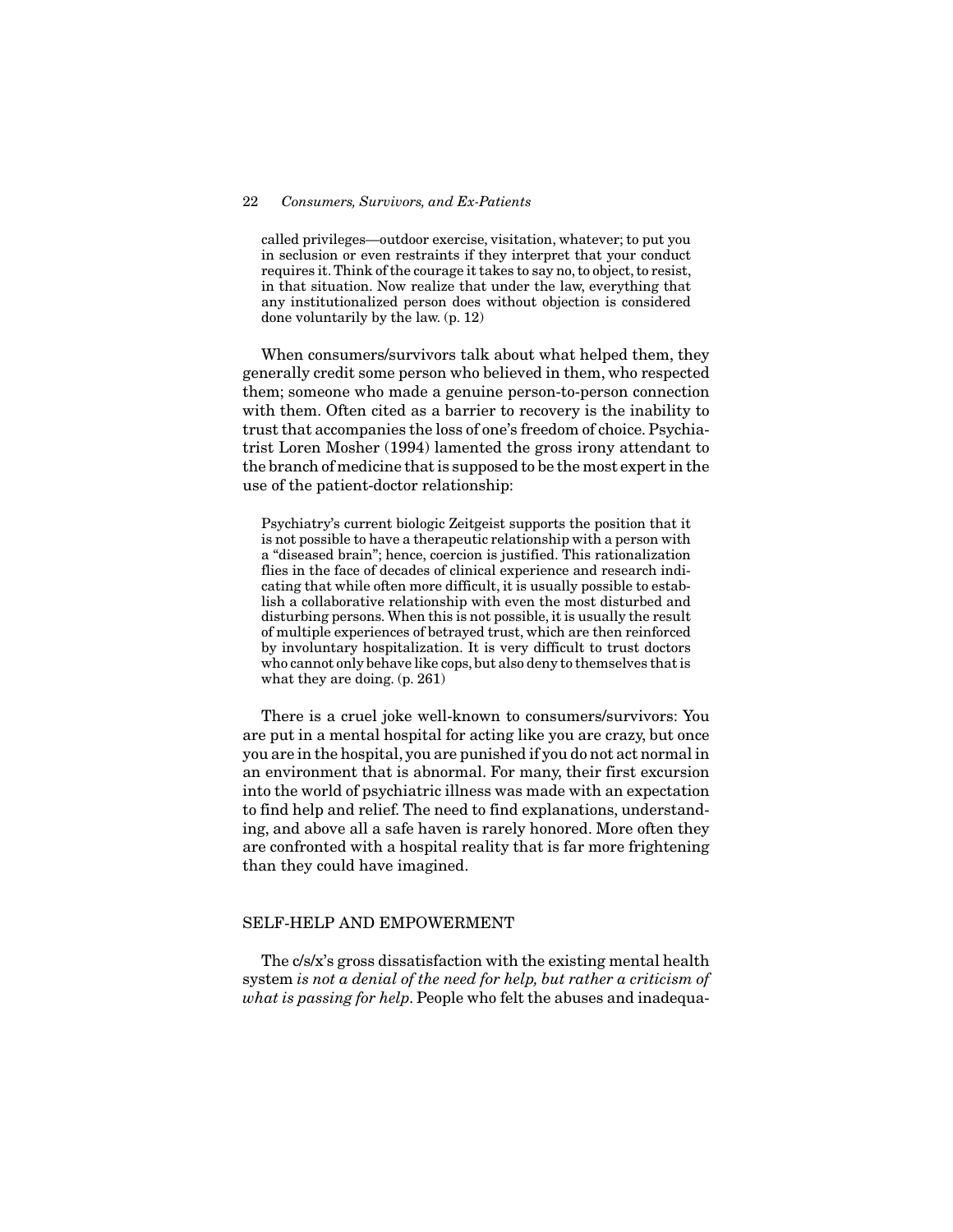cies of the mental health system, who felt betrayed by unfulfilled promises of help joined together to produce their own mutual support alternatives. They designed alternatives to counteract professionals' control over treatment, the view of patient input as irrelevant, the system's demand for mandatory patient participation in routinized activities and the pathologizing of patients' refusal to do so, and the dehumanizing focus on symptoms combined with neglect of a patient's history, strengths, and capacities for competence (McLean, 1994).

Rose and Black (1985) countered the medical community's claim that a biochemically based diagnosis of mental illness alleviates stigma. Instead, Rose and Black postulated that the medical model actually blames the victim and artificially separates the "subject" from the "objective" social world. Activists in the physical disability movement testify, by virtue of their experience, that stigma and discrimination are not alleviated because they are perceived to have no control over the cause of their disabilities. When the "mental patient" is viewed as a victim of a brain disease, at best, he or she becomes the object of pity. Even if pity is considered to be of positive value, the psychiatric survivor believes that the loss of personal responsibility for one's life and the diminution of hope is too steep a cost for sympathy. Empowerment serves to transform the passive objects called mental patients to active persons fully capable of changing the conditions that created such devaluing oppression. The medical model has ignored the multiple conditions that contribute to an individual's specific situation. In the self-help model, the personal and the political are irreversibly enmeshed.

Within the c/s/x movement, the once frightened and beaten down, the voice-hearers, the traumatized, the victims of tardive dyskinesia have banded together with their peers to advocate and lobby for rights, create self-help alternatives, share successful coping strategies, and inspire and instill hope through the personal examples of their lived lives. C/s/x activists speak of empowerment and liberation.

We are refusing to allow others to speak for us and are reclaiming ownership of our experience. When we look for therapy or help, we are looking for active collaborative relationships where power inequities are minimized. We have learned that we thrive on choice, hope, and possibility. And we wither and atrophy from force and coercion. Having learned from personal experience that all of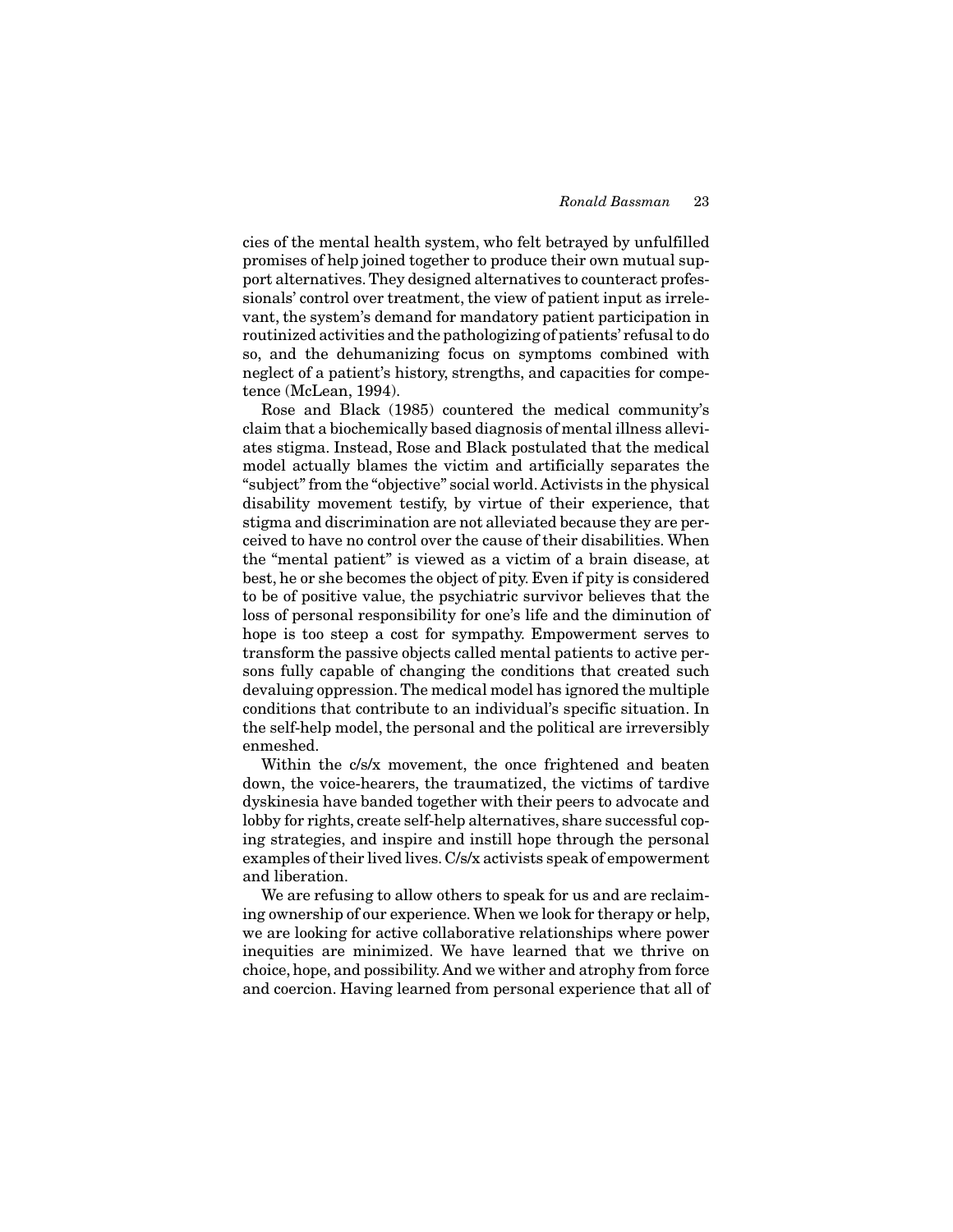our rights can be taken away from us, we know that we must fight to keep our rights,and thus we may be suspicious of those who offer themselves as helpers. We resonate with the insight of an unknown aboriginal woman who said, "If you're coming to help me, you are wasting your time.But if you have come because your liberation is bound up with mine, let us work together."

Today, self-help is well-known and accepted as a supplemental support in most areas of health care. Self-help support groups assemble around issues of cancer survival, diabetes, obesity, grief, personal growth, gender, race, and community concerns. Self-help referral services and clearinghouses keep extensive lists of existing services that are easily accessible by 800 numbers throughout the United States. Yet, apart from the peer-support model of Alcoholics Anonymous and the c/s/x self-help initiatives, there is little challenge to the primacy of experts by most of the self-help groups centering around issues of health and well-being. Many forms of self-help are supportive of and secondary to "expert" professional opinions. Rappaport (1981) credited Illich for drawing attention to conflicts in the physical health domain: "The pervasive belief that experts should solve all of our problems in living has created a social and cultural iatrogenesis which extends the sense of alienation and loss of ability to control life even to one's own body" (p. 17).

The self-help phenomenon is one of possibilities, where people of vastly different skills and abilities try to use and make the best out of whatever individual members have to contribute. In self-help groups and other peer-run alternatives, there is an awakening of the ability to trust oneself and others. For many, it is the long absent, genuine invitation to be real in a place of safety and hope, where the exercise of control is an individual responsibility, and you are able to rethink your professionally adjudicated label of incompetence. With everyone being equal, compliance and passive dependency are less valued than in therapy systems with designated experts and associated power imbalances. Inspired by the success stories of their peers, members of self-help groups see the new possibility of working toward goals that they had been told were beyond their reach. In a self-help alternative, each participant is valued for what they have to offer.Being for once in the position to help others feels good and increases self-esteem. With peers you do not have to bury your anger, but instead you have the oppor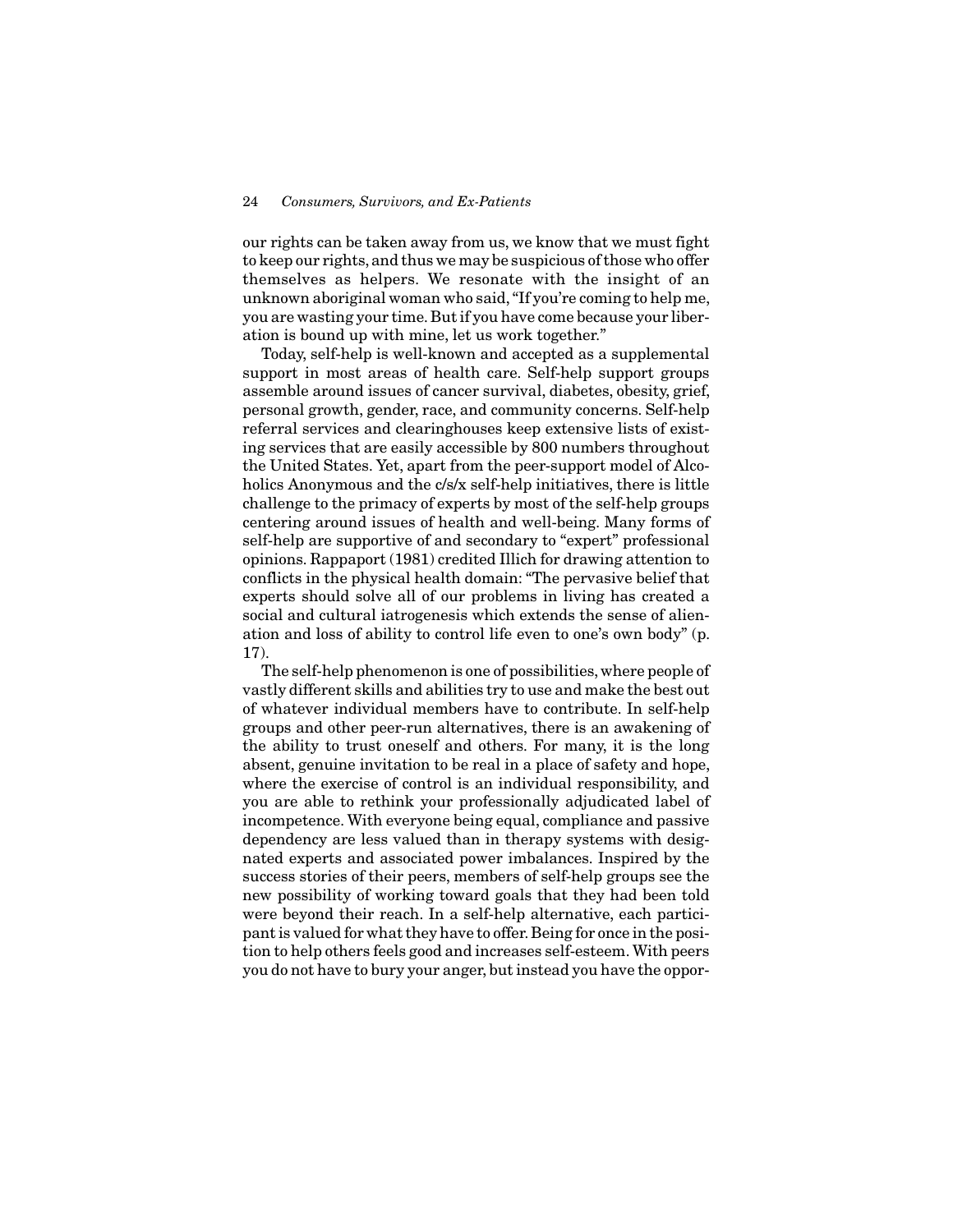tunity to give it voice in advocacy efforts. Goals are there to be realized as peers struggle to become a caring community of mutual helpers.

Most important, the self-help process allows people to redefine their experience by becoming the active narrators to their own unique stories. Brody (1987) asserted that the meaning we attach to our particular stories is the primary way that suffering is produced or alleviated.He argued that the placebo effect,or healing by symbolic means, occurs best when the meaning of the illness experience is changed in a positive direction.

Activist consumers/survivors see few boundaries to the self-help phenomenon and view the possibilities as only limited by the imagination and creativity of participants. Peer-operated alternatives take many forms. Peer-run telephone *warm lines* provide a service that professionally staffed or professionally backed-up hotlines cannot perform. C/s/xs often experience hotlines as entry points into forced interventions—as a last resort place to call when one is teetering on the edge and about to lose control. If someone is anxious, lonely, frightened, or desperate and calls a hotline staffed by a person who is legally responsible, who is instructed to reduce all risks, who is sensitized to expressions of anger or sadness and its "automatic" potential for triggering violence or suicide, safety is paramount and heroic interventions are standard policy. By contrast, warm lines offer the support of a peer who listens with the mindset of someone who may have been there, a peer who has not been trained to maintain emotional distance, a peer who can identify alternative resources and who is not mandated to "always be safe rather than sorry."

Peer-operated clubhouses and drop-in centers are showing their value in cities and towns across the United States (Carpinello & Knight, 1992; Mowbray & Tan, 1992). Their emphasis on personal responsibility, camaraderie, and freedom to choose your own level of participation is appealing to people who have lost trust in a coercive system. Clubhouses and drop-in centers are becoming places where the seeds of advocacy and empowerment are nurtured among members.

C/s/xs have formed organizations to develop a variety of housing options. C/s/xs are developing unique crisis response alternatives, such as "crisis hostels" and in-home support. Peers have developed formal and informal outreach networks to people they know who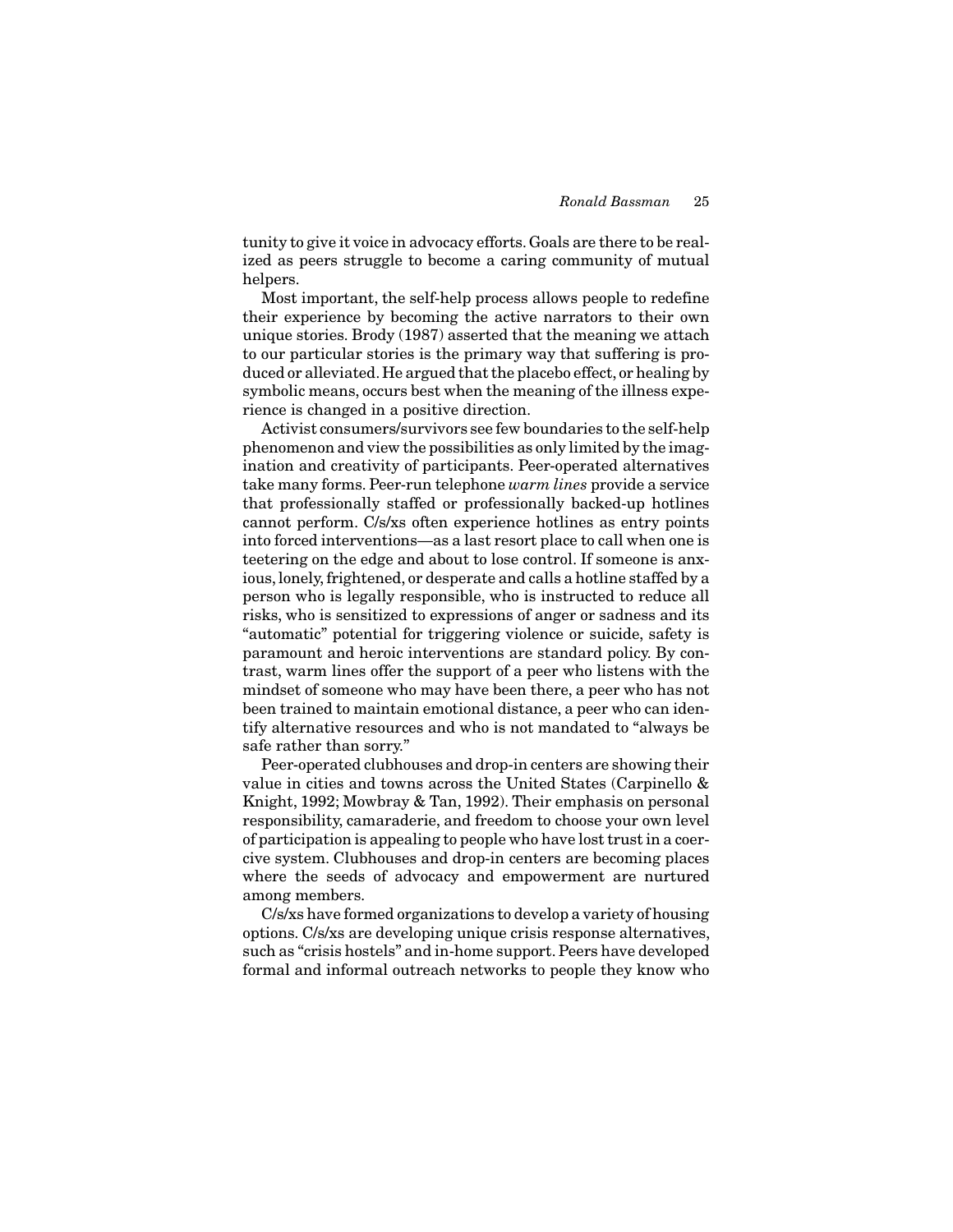are experiencing distress and have isolated themselves. C/s/xs are helping their peers navigate the maze of social security disability requirements. Peers are sharing information about medication and coping techniques and educating each other as to their rights.

In New York, creative programs like *Incube* and *Share Your Bounty* were started by c/s/xs who saw needs that were not being met. Peer initiated and operated, Incube provides technical assistance and support for aspiring c/s/x entrepreneurs. Incube is a business incubator helping peers start and run their own businesses. Share Your Bounty (Stastny, 1993) was conceived and developed by inpatients at Bronx State Psychiatric Hospital. Noticing that large amounts of food were being wasted at the hospital, Lenox, an inpatient at that time, suggested that the food could be delivered to homeless and hungry people on the streets of New York City. With the acceptance of key staff and the participation of other residents, a weekly food-run to the Bowery was begun. The functions of this small core group grew more complex and evolved into an organization that distributed food to multiple sites: Grand Central Station, Port Authority Bus Terminal, Central Park, and a number of soup kitchens in Manhattan and the Bronx. After existing informally for more than 3 years, Share Your Bounty applied for and received a 3-year, \$350,000 National Institute of Mental Health grant. The success of Share Your Bounty challenges the commonly held myth that inpatients at a psychiatric hospital are incompetent and incapable.

In dialogues between consumers/survivors and mental health professionals, the New York State Office of Mental Health reported key problem areas identified by c/s/xs:

- *Hopelessness*. People are told they will be sick for life. They are taught not to trust their own perceptions. People lose focus on development and growth; there is an overfocus on symptoms.
- *Depersonalization*. The system treats clients as objects and with mistrust and defines a person as an "illness." Individuals' behaviors are explained by diagnosis; they become their diagnosis. Diagnosis invalidates the person and interferes with trying to truly understand the person.
- *Negative effect on self-image*. A person is never again seen as being the same.There is self-doubt,unworthiness,and a feeling of being less than others. C/s/xs see themselves as being perceived by others as incompetent, violent-out-of-control, retarded, unreliable, able to do only simple work, dangerous to kids, weak, and lazy.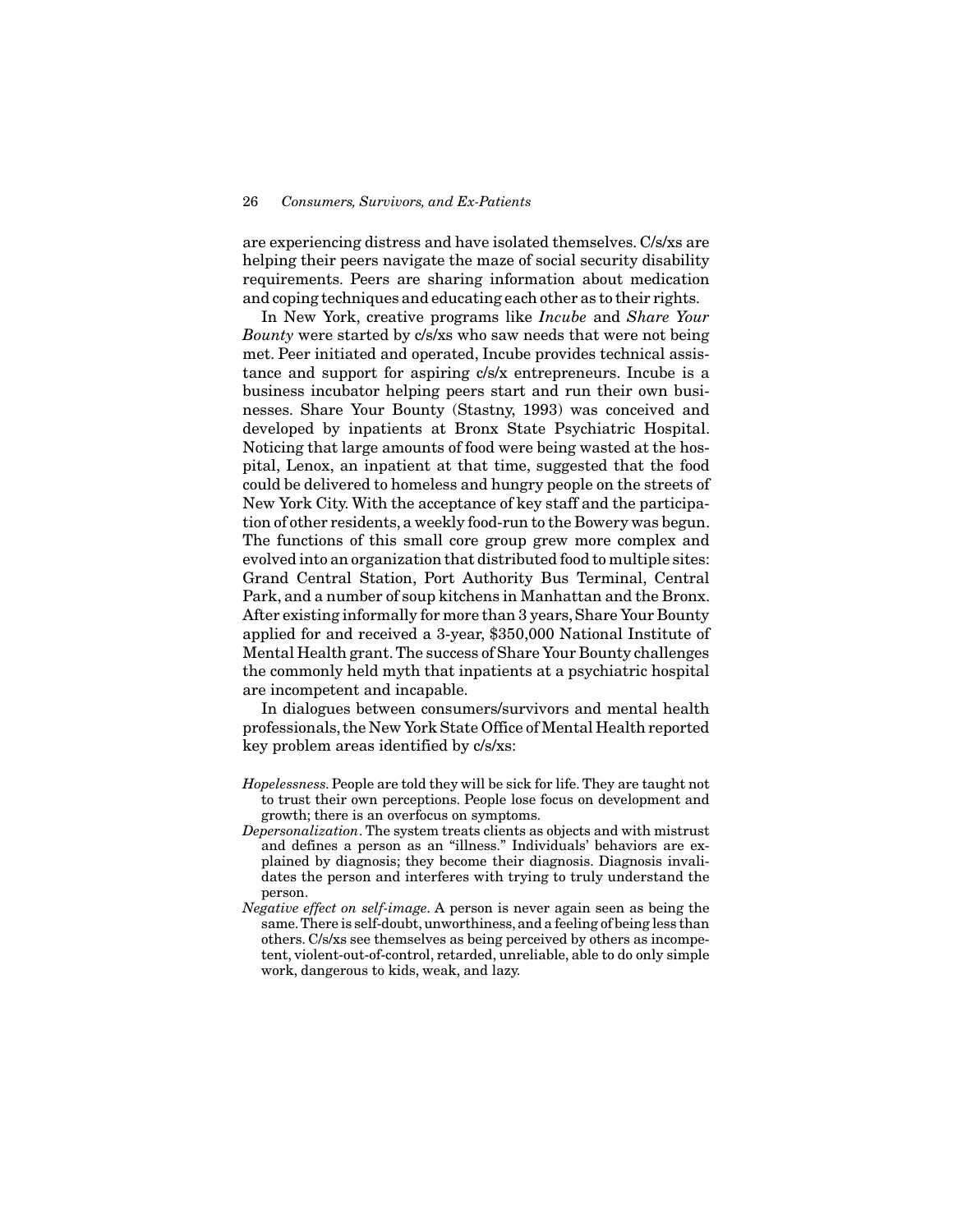- *The theme of loss*. Loss of control over one's life, loss of one's freedom, and loss of trust were expressed. There is a loss of personal identity that is replaced by the identity of illness and a loss of normal coping strategies for those individuals who have experienced being in an institution. Economic loss and loss of family were also cited.
- *Isolation, exclusion, and being uninformed*. This includes being unable to explain one's experience to others, not being understood, being isolated, not being enlisted as a collaborator in one's own care, and a perception of distance between "labeler" and "labelee" (Bassman, 1995, p. 6).

Despite the progress, for psychiatric survivors like myself, the heart of the mental health system remains fatally flawed. People with a "mental illness" label reside at the very bottom rung of our culture's pecking order. Beneath them are only "mental illness" combined with other discriminated-against subsets further defined by age, gender, minority race or ethnicity, outsider sexuality, addiction, and frightening communicable diseases (such as AIDS). Our culture's current fascination with bootstrap individualism, the disappearance of community, and the devaluing of empathy and compassion underpin a reluctance to provide public support (such as housing, jobs, education, and a range and choice in health and mental health services) to people in need.

# COLLABORATION WITH MENTAL HEALTH PROFESSIONALS

Fostering understanding and modifying the power inequities between mental health professionals and consumers/survivors is a daunting task. At a recent meeting, there were three of us who were survivors as well as professionals: Peter, a licensed psychiatrist; Celia, the state director of peer specialist services; and I, a licensed psychologist. As soon as we introduced ourselves, and even before we could describe our objectives for the self-help and empowerment training seminar, the challenges by other professionals began:

- "We're sick and tired of being bashed. We've worked hard to get the education and training to become professionals. We care about the people we treat."
- "I resent your telling us that the mental health system does not work.It is working. People are getting the help they need."

<sup>&</sup>quot;What can self-help do that we don't already provide?"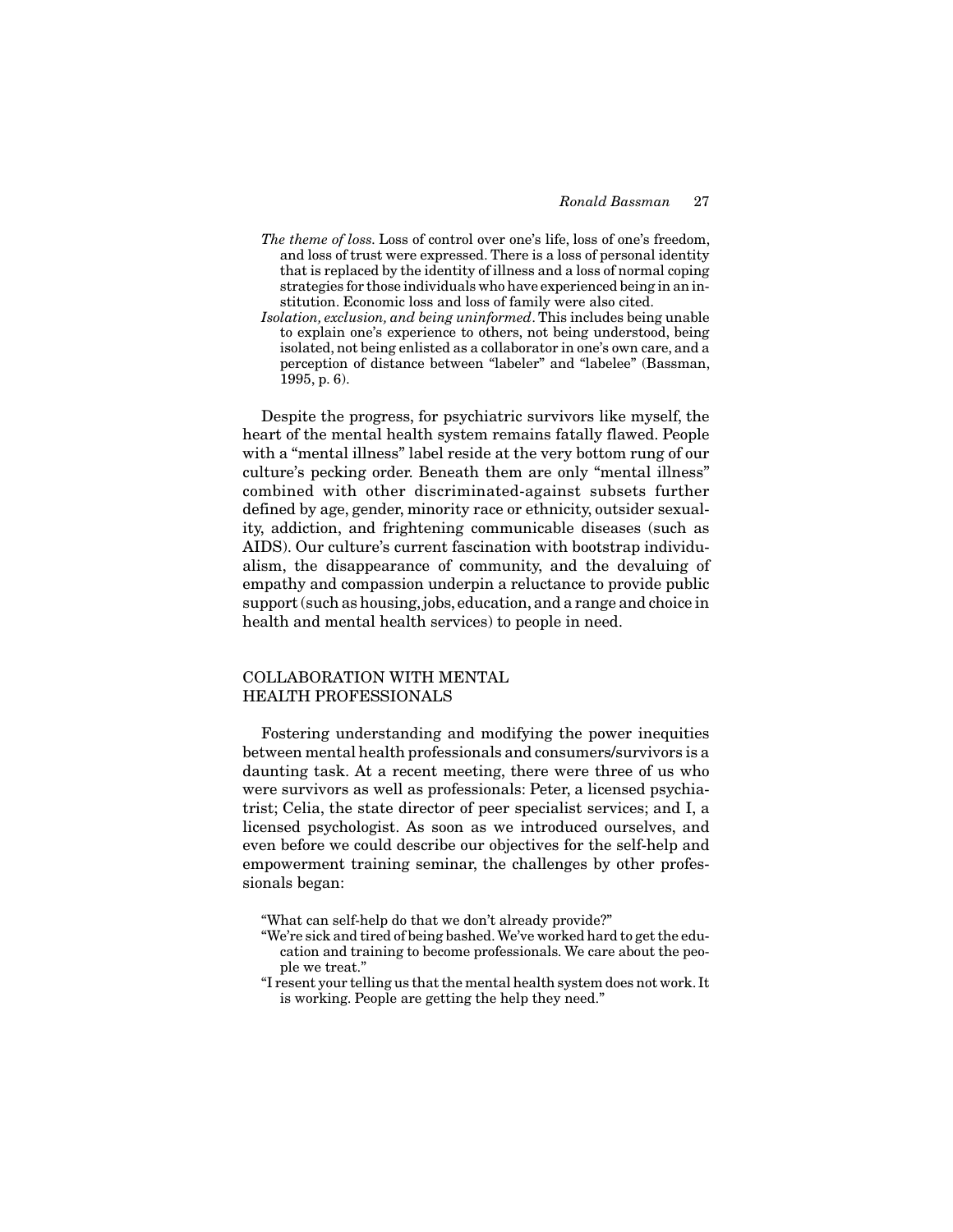We were supposed to lead this seminar to help mental health professionals understand self-help and empowerment services in order to facilitate its implementation at their facilities. In the group of 80, there were administrators, psychologists, social workers, nurses, and a few psychiatrists from the seven downstate psychiatric centers. Understandably, they were threatened by the increasing popularity of low-cost self-help and empowerment services. With rising costs and the shrinking resources allocated to mental health services, the loss of their jobs was an obvious fear. Trained to diagnose pathology and treat people who are too "sick" to be responsible for themselves, these experienced mental health professionals saw their work and skills being devalued by us. Their belief in the efficacy of their roles as benevolent helpers always was supported and sustained by the feedback of other professionals. Now for the first time, they were being held accountable by the people receiving services. The three of us representing a c/s/x point of view were challenging the twin standards of maintenance and stabilization as the ultimate measure of success for their "chronic low functioning mental patients." Our audience of trained clinicians was very uncomfortable with the rejection of key assumptions that underpinned their mandate to provide traditional clinical services. Discouraged by our attempts to raise awareness, we concluded that we would be more effective in creating systemic change in the public mental health system by building grassroots c/s/x self-help networks. Staff training would have to wait.

During the 5 years that I have worked in New York as a selfidentified psychiatric survivor, I have watched the remarkable growth in the number of c/s/xs who have embraced the value of selfhelp and empowerment. The increases in recipient involvement and participation in their treatment in New York is a direct result of a pilot managed-care Medicaid initiative called the Prepaid Mental Health Plan (PMHP). It is remarkable that self-help and empowerment were included with treatment, support, crisis, and rehabilitation as the five contracted service requirements for the PMHP's Federal Medicaid waiver. Now, promoted and nurtured through the leadership of the Recipient<sup>1</sup> Affairs Office, the 19 New York psychiatric centers have more than 80 sites with active selfhelp groups and programs run by recipients. The PMHP, initially motivated by cost savings, became an opportunity for recipients to actively participate in building community by creating alternatives.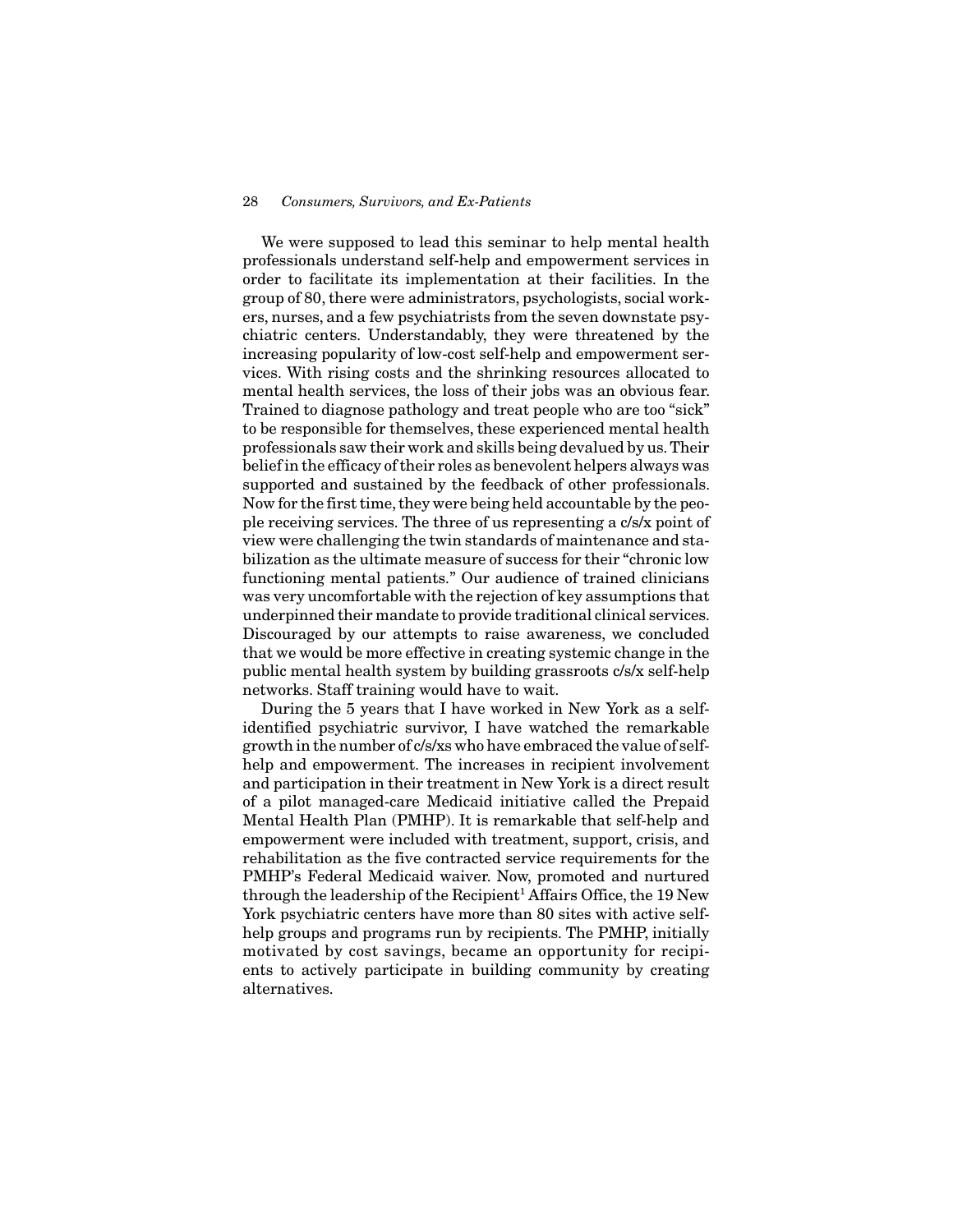The opportunities for consumers/survivors to have genuine input into the planning, implementation, and monitoring of services in a variety of settings are encouraging signs of progress. Exposing clinicians and policy makers to the ideas and experiences of c/s/xs is an eye-opening educational experience. Rappaport (1981) recommended that experts turn to nonexperts to discover the multitude of different, paradoxical, and sometimes contradictory ways that people gain control, find meaning, and empower their lives. One example would be the Hearing Voices Network, where people who hear voices share different coping strategies that they have learned through personal experience (i.e., listening to music with headphones, blocking the sound in one ear, identifying triggers).

When I attend taskforce or workgroup meetings and I am there to represent the c/s/x point of view, I continue to be surprised by the inability of many professionals to see what is fundamental and extremely obvious to anyone who has been diagnosed and treated for serious mental illness. Working on problems together, even being on opposite sides of an issue, permits professionals and c/s/xs to get to know what they like or dislike about a specific person's ideas rather than what they represent as a class or category. When professionals are required to move out of their caretaker roles and look at the whole person, it becomes much more difficult to remain unaware of the oppression faced daily by particular persons in specific real-life situations. When c/s/xs no longer have the dubious luxury of having their own and others' obnoxious behavior excused or rationalized, when accountability is expected, a major "all people who . . . " myth is debunked. When people are locked on wards where they have no control of their environment (when they get up in the morning, access to their beds, toothbrushes, cigarettes, or other personal possessions) and are given advanced training in dependency and then discharged into economic ghettos bereft of hope, where bizarre behavior is expected, is it any wonder why those well-publicized yearly stigma-busting campaigns by the Mental Health Association and the National Alliance for the Mentally Ill have no impact? Stigma, discrimination, and patronizing attitudes are undermined when people are working shoulder to shoulder or even shoulder against shoulder as respected adversaries.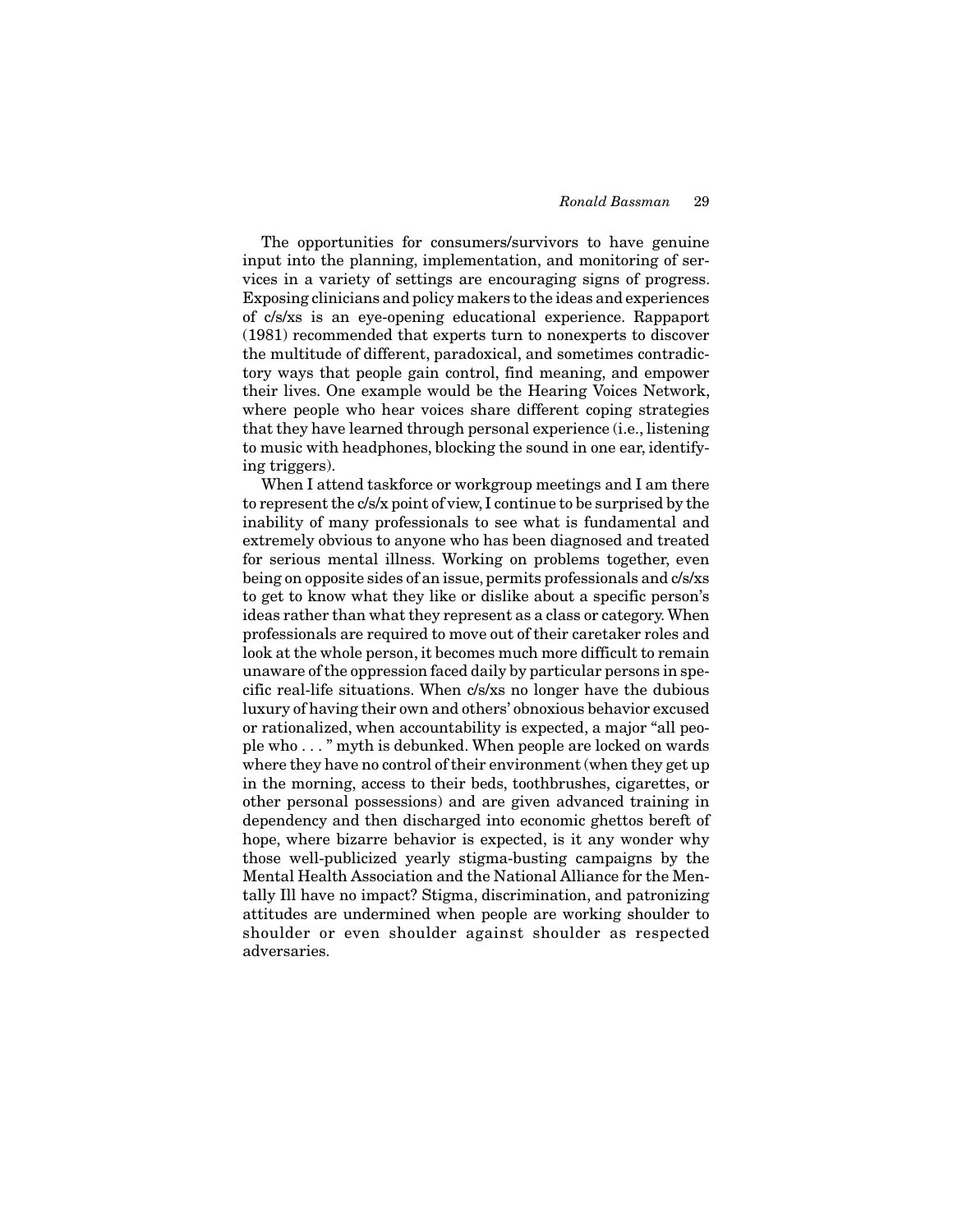# RECIPIENTS SHARE WHAT HELPED IN THEIR RECOVERIES

When I was asked to be part of a work group that was charged with designing a core curriculum for the mandatory training of the staff of 19 state-operated adult inpatient psychiatric centers, it was my chance to facilitate the reclaiming of our stories (Bassman, 1997b). When you become a mental patient, you are no longer a credible narrator of your life story. How you experience the world is unacceptable and is replaced with interpretations that are considered more valid than your perceptions. The project was an ambitious task for our work group. The team was made up of Central Office administrators, facility directors, clinicians, members of the personnel department, myself, and another peer from our Bureau of Recipient Affairs.The projected 3-day,24-hour training would be presented to all hospital staff who had any patient contact on all three work shifts. The core curriculum training was expected to take 2 years to complete. It was organized into six modules: Team Training, Working in a Changing Environment, Selected Clinical Issues, Cultural Competence, Creating a Safe and Therapeutic Environment, and Recovery. My responsibility was the 3-hour recovery module.

The content of the recovery module was created from input and discussion with recipient leaders throughout the state. Adopting a train-the-trainer model, three of us developed the general threads of the protocol and refined them by doing the initial series of presentations. We then taught recipients from all over the state different ways to present their personal experience as inpatients in a psychiatric hospital and suggested that they give examples of what was and was not helpful. Personal stories were used to illustrate the values and recovery concepts that had been identified consistently by recipients. The key themes were as follows: choice; hope; we are more than our diagnoses; we speak for ourselves; and the importance of peer support, self-help, and empowerment.

Recipients were encouraged to present in teams of three and have supports built in for what could be difficult emotional presentations to hospital staff. All presenters were paid for their preparation, rehearsal, presentation time, and other associated expenses. We strongly supported the requirement that recipient presenters needed to be paid fees that reflected the significant value of their unique expertise. Presenters also were given the opportunity to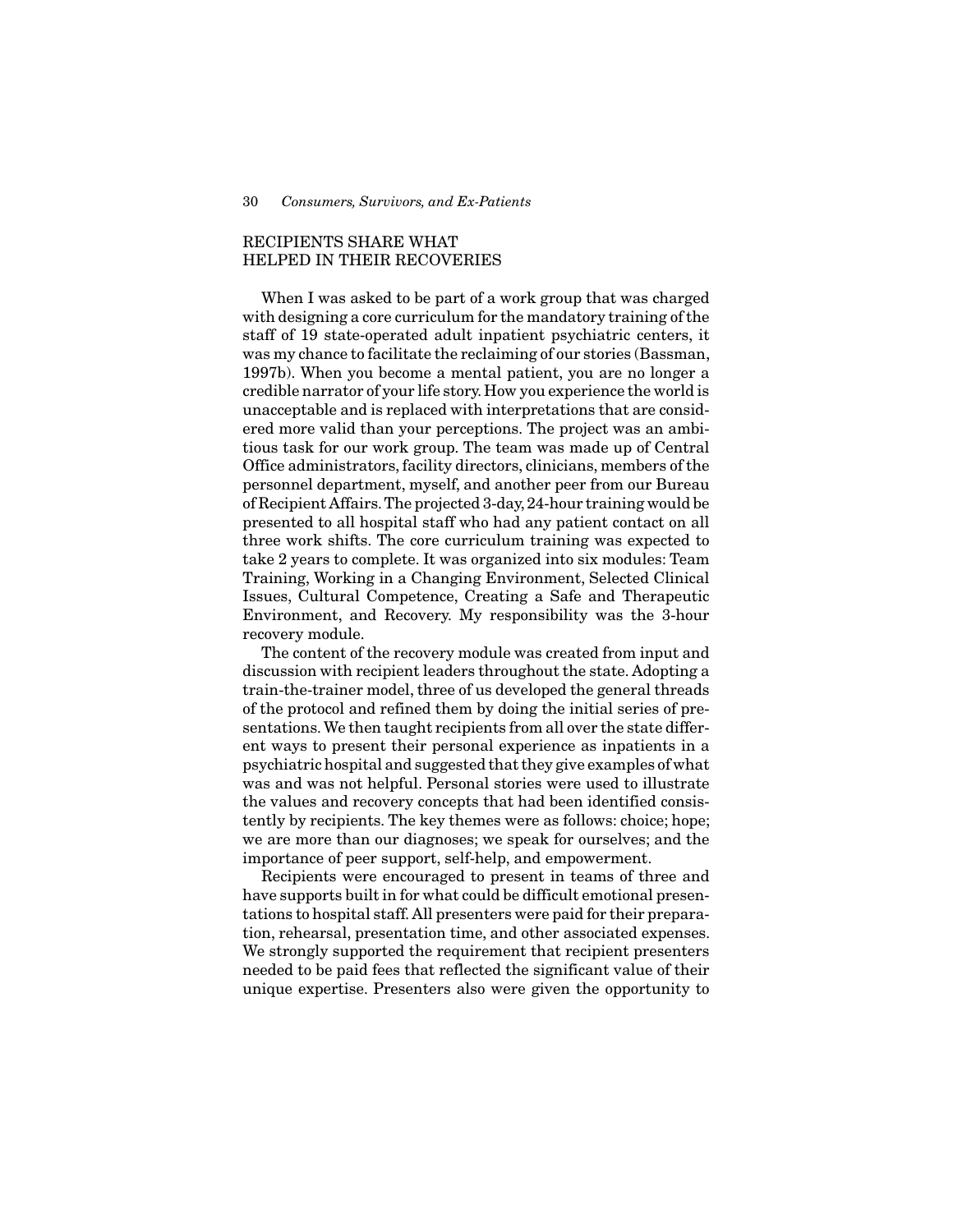participate in 2 days of platform skills training to prepare them for speaking in front of groups of people.

The recovery module gave many of the hospital staff the opportunity to see recovering and recovered people for the first time. Seeing people at their worst had shaped the almost unshakeable attitudes of hospital staff. Now, hearing and seeing first-hand the articulate and thoughtful stories of people who once had been considered hopeless challenged their beliefs about mental illness. Trained to focus on deficits and weakness, they were learning that recovery is a reality for many people. More important, staff were learning about the impact of their relationships with people. When recipients poignantly described such human contact as instrumental in their recovery, several of the aides expressed their pleasure at discovering for the first time that people actually remembered and deeply valued their simple acts of kindness and warmth. "I'll never again assume that people are so out of it that it doesn't matter what I do" and "This made me remember the reasons I got into human services" were typical comments on written evaluations of the recovery module. Of the six core curriculum modules, the recovery module was rated highest by the trainees.Participants spoke of being profoundly touched by hearing powerful human stories that bridged the chasm between patient and caretaker and forced them to think less about differences and more about similarities.

Although the recovery module afforded consumers/survivors the opportunity to teach from their experiences, it was no more than a small opening into a larger culture that oppresses people who do not fit into a narrow range of roles or acceptable modes of personal expression. Recovery is a complex, time-consuming process in which the iatrogenic effects of treatment, crushed dreams, and stigma may be more difficult to overcome than the original condition (Anthony, 1994).

# CREATING NEW POSSIBILITIES: BUILDING COALITIONS

Now is an important time for mental health professionals to join consumers/survivors in reforming a medically based, drugdominated oppressive mental health system that is harmful to people who have been diagnosed with major mental illness. Genuine allies are welcome.You are invited to learn about the rich diver-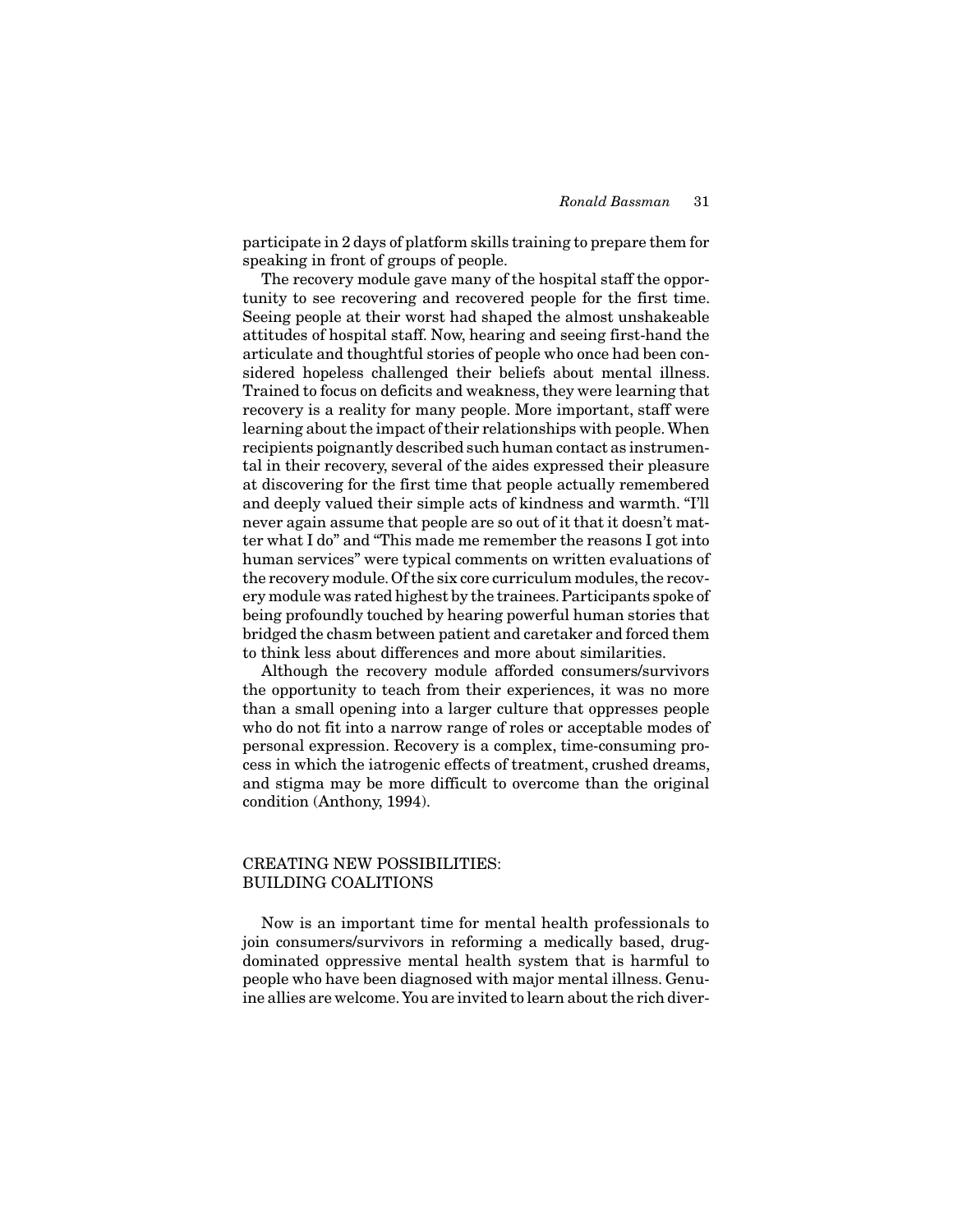sity of projects and c/s/x literature and research that has been emerging during the past 20 years but is virtually absent from academia, major publications, and mainstream practices.

I deeply appreciate the professionals who are willing to shed the hierarchical role of expert helper in favor of open person-to-person collaboration in a mutually beneficial developmental journey. I am cautiously optimistic and encouraged by the support and openness I am beginning to discover among some psychologists. But overall, as a psychiatric survivor and a psychologist, I am disappointed and embarrassed by the almost complete absence of psychologists from the political arenas where c/s/xs have had to speak out without allies.

I encourage professionals to educate themselves by asking about and seeking out the rapidly expanding body of c/s/x writings. Find out how a self-identified consumer differs from a selfidentified psychiatric survivor. Learn the differences between the consumer/survivor groups and family advocacy groups such as the National Alliance for the Mentally Ill (NAMI). NAMI, a junior partner to the drug companies, purports to speak for and advocate for members' sons and daughters who they believe suffer from a brain disease, a neurobiological disorder from which there is no hope of recovery. Although NAMI has done an excellent job of promoting itself as the voice of families with "mentally ill" members, there are many families who do not believe that their sons' and daughters' destinies are predetermined by their biochemistry. NAMI is currently engaged in an organized, well-financed national campaign to lobby state legislatures to enact involuntary outpatient commitment laws. This campaign shamefully exploits people's fears of violent acts committed by mental patients. Everyone loses something precious when we sacrifice an artificially defined group of people's freedom in an ill-conceived quest to maintain the illusion of control, predictability, and safety.

Will the "mentally ill" continue to serve as the "not us" scapegoat that conveniently diverts people from confronting the always possible terror of life and death? As I watch the growing numbers of people who are diagnosed with some form of "mental illness," and even more sadly, the number of children being prescribed Ritalin and whose diagnoses are preparing them to become the new group of "chronically mentally ill," I shudder at the price being paid to feed our community's need for safety. I ask you to do some introspection to see if your beliefs are supported by the willingness to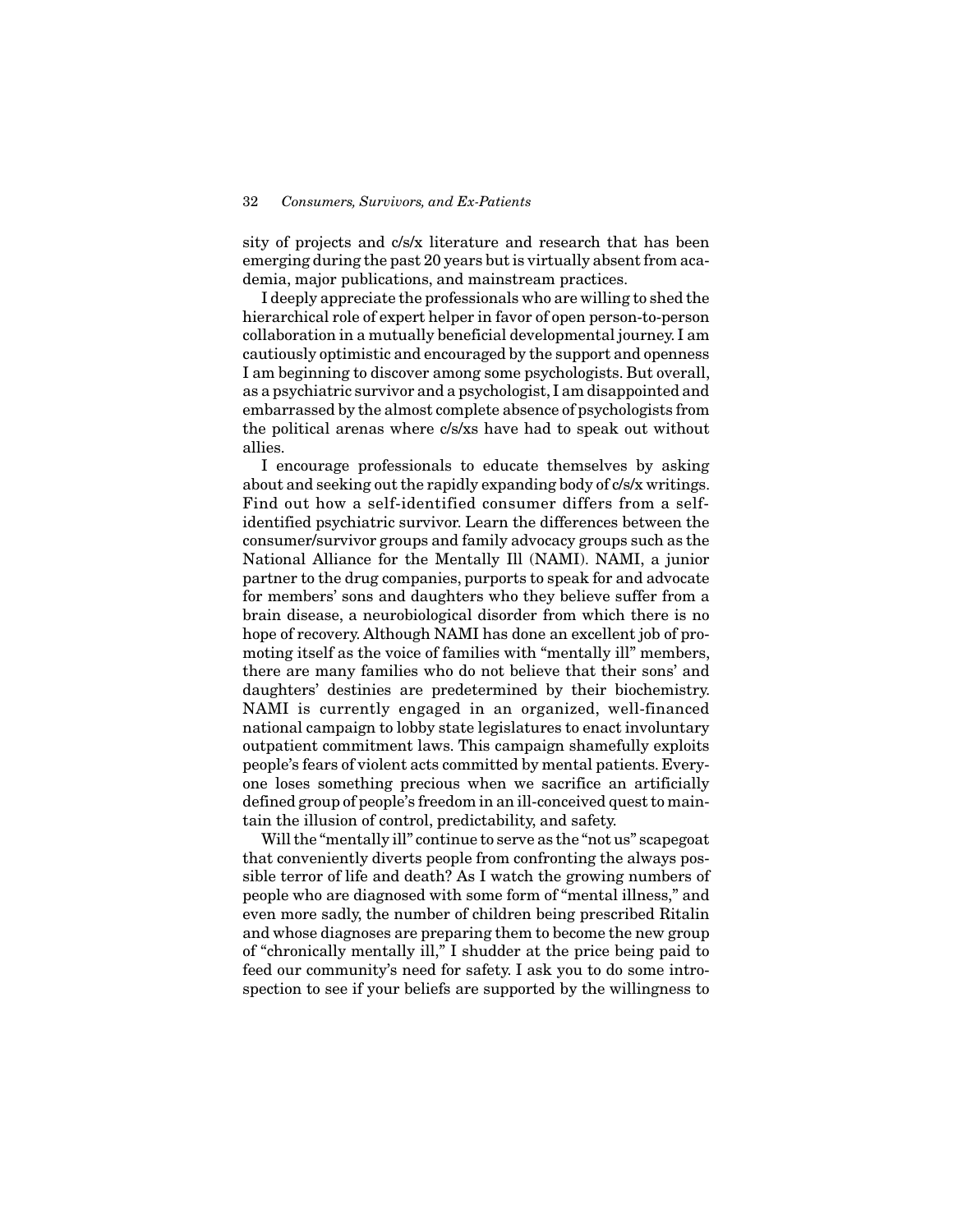take the risks inherent in the actions required to remove the barriers to empowerment for the most disenfranchised among us: the person diagnosed and treated for major "mental illness."

As a person working to assist others in their struggles—who is often seen as individuals' and families' last desperate hope—I urge you to learn how to use your education, talents, and skills in new ways by engaging in an exciting journey of creativity and personal growth in which people support each other as equals and speak of what is in their hearts. To be more effective in the service you provide for a c/s/x, it is imperative that you see the *individual* and value that special individual by engaging in a collaborative search to find understanding, meaning, and connection in this person's unfolding life narrative.

# REFLECTIONS ON MY OWN TRANSFORMATIVE JOURNEY

My first presentation of a paper at APA went well, but a lot of compliments and requests for reprints are not necessarily reflective of understanding. The audience of psychologists seemed to be stirred by my personal story of recovery/transformation and my description of the evolving c/s/x movement. However, I knew that interest, moral indignation, and a stirring of feeling would quickly fade and blend with other information stored in the intellectual realm. The brief glimpse of drama does not stir the playgoer to action.

My wife, Lindsey, our 7-year-old son, Jesse, and I walk up Broadway to find a restaurant for dinner. My mind is drawn to a time 25 years ago. Discharged from my second psychiatric hospitalization, I walked the streets of New York City. Despair and loneliness were my constant companions. I needed people. I wanted to be around people. But how do you relate when your dominating feelings are fear and embarrassment? Emptiness, nothing to say, nothing to contribute. Only with anonymity as a shield could I be with people and not have to face my humiliating inadequacies.How well I remember believing a bleak future with no friends was my destiny. Marriage and children would not be available to one such as I. Dull and slow, devoid of spontaneity, my muffled spirit hurt quietly.

Walking on those same streets embraced by my family's love, how could I not glow? Whenever I consider those painful times, no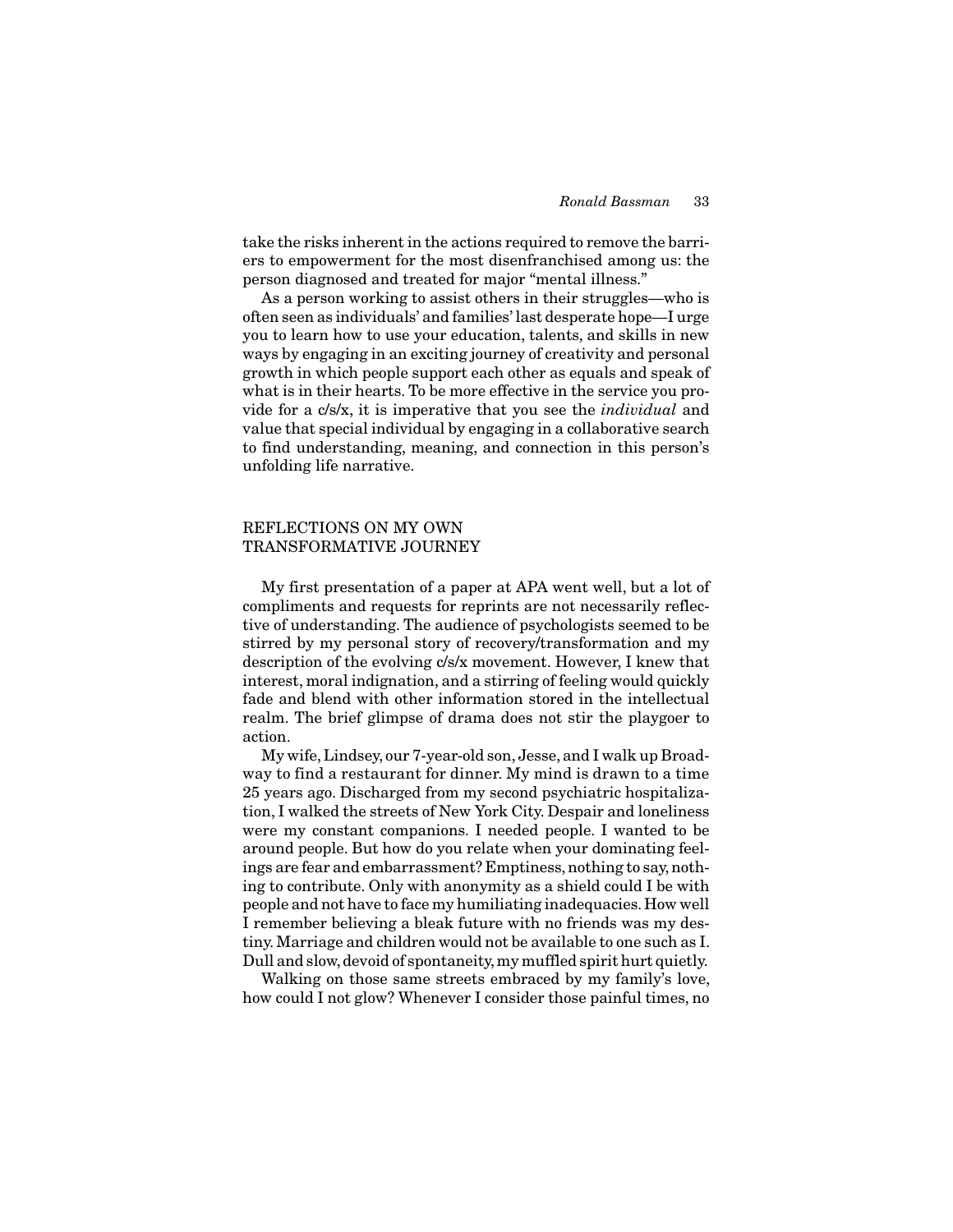matter how down I might now get, my perspective is always jerked back, and the picture gets clear and bright.

My own good fortune and hard fight for recovery and success have never dimmed the memory of an insider's knowledge of what has been done, *is* being done in the name of treatment—to and for but rarely with—those lacking the power or voice to fight the abuses and keep their basic human rights.

For those unheard voices who have entered the labyrinth of the mental health system, for their families and loved ones who seek understanding and guidance, for the mental health professionals who genuinely struggle with their own and others' frightening existential plight, and for all those activists who demand the absolute entitlement of dignity and respect for everyone, I offer my voice to join them in their continuing fight. . . and to inspire HOPE.

### **NOTE**

1. *Recipient*, as in recipient of service, is the term used in place of consumer, survivor, or ex-patient in New York. The Recipient Affairs Office is made up of the director who reports directly to the commissioner and supervises a staff of 12 recipients who work full-time throughout the state.

#### REFERENCES

- Anthony, W. (1994). Recovery from mental illness: The guiding vision of the mental health system in the 1990's. In The Publications Committee of IAPSRS (Ed.), *An introduction to psychiatric rehabilitation*.
- Bassman, R. (1995, April). Collaborative empowerment. *Rad Psy News*, *8*, 5-7.
- Bassman, R. (1997a). The mental health system: Experiences from both sides of the locked doors. *Professional Psychology: Research and Practice*, *28*(3), 238-242.
- Bassman, R. (1997b, Fall). Serious mental illness: Core curriculum described. *Public Service Psychology: Division 18 Newsletter*, p. 13.
- Bassman, R. (1999, Winter). The psychology of mental illness: The consumer/survivors/ex-mental patients' perspective.*Psychotherapy Bulletin*, *34*(1), 14-16.
- Brody, H. (1987). *Stories of illness*. New Haven and London: Yale University Press.
- Campbell, J., & Schraiber, R. (1989). *The well-being project: Mental health clients speak for themselves*. (Available from The California Network of Mental Health Clients, 1722 J Street, Suite 324, Sacramento, CA 95814.)